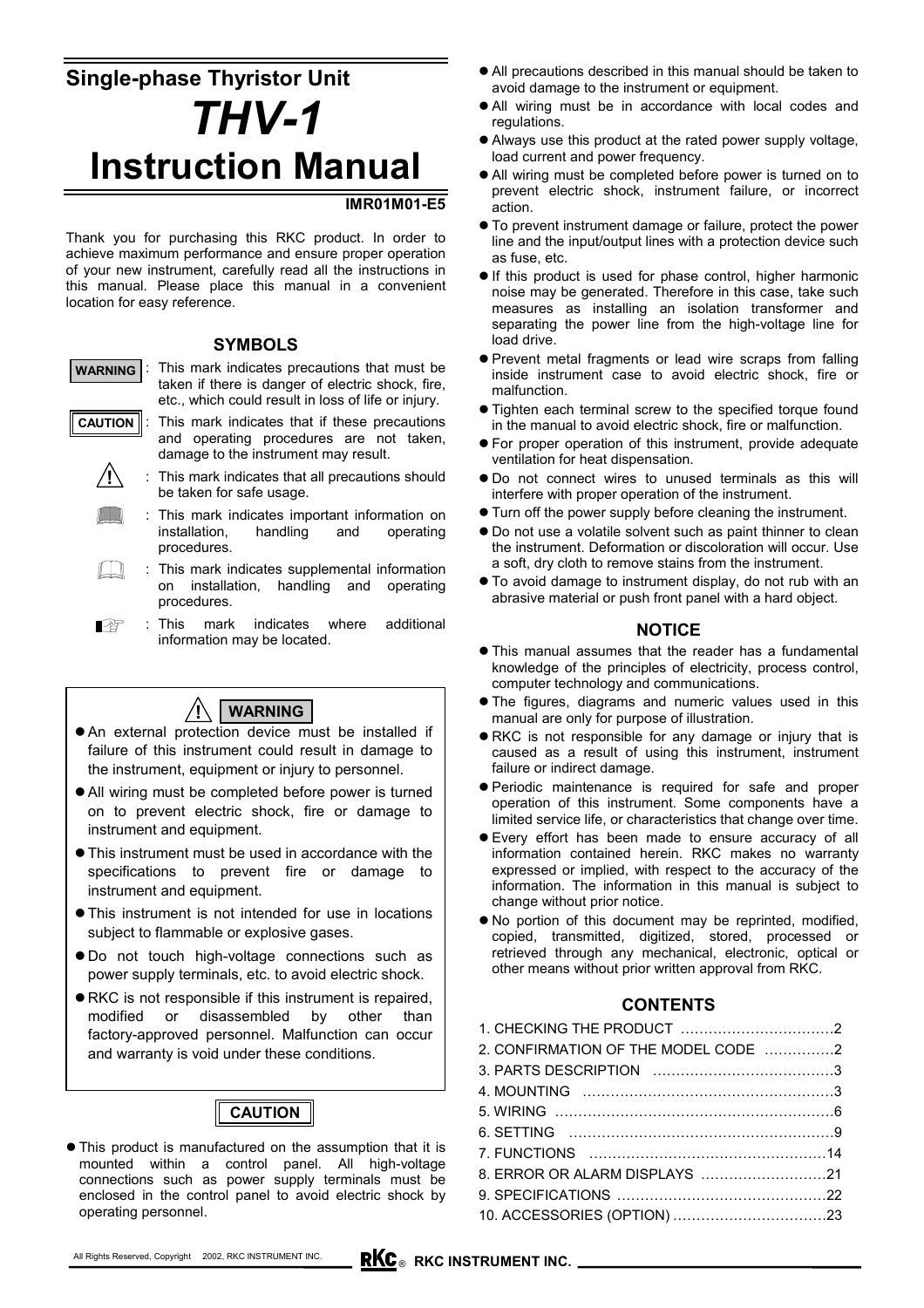# **1. CHECKING THE PRODUCT**

When unpacking your new instrument, please confirm that the following items are included. If any item is missing, damaged, or if your manual is incomplete, please contact RKC sales office or the agent.

- 
- 
- 
- THV-1: 1 unit Accessories (option)
- Instruction manual (IMR01M01-E5): 1 copy Setter for open loop control (potentiometer, knob and scale plate)
- Short bar:  $\bullet$  Fuse unit (fast-blow fuse [1 piece] and holder)
	- The short bar is connected to the "input Output voltmeter (150 V span or 300 V span)
		-
- and power supply terminals." Connector (plug)

# **2. CONFIRMATION OF THE MODEL CODE**

Check whether the delivered product is as specified by referring to the following model code list. If the product is not identical to the specifications, please contact RKC sales office or the agent.

$$
\mathsf{THV-1}\underline{\mathsf{P} \ \mathsf{Z}} \ \Box - \Box * \Box \ \mathsf{N} - \Box \ (-\Box.....)^*
$$

$$
(1) (2) (3) (4) (5) (6)
$$

- $(2)$   $(3)$   $(4)$   $(5)(6)$   $(7)$  \* The code for accessory will be more than one if the product has more than one accessory.
- (1) Power supply

1: Single-phase 100 to 240 V AC

- (2) Control method
- PZ: Phase control/zero-cross control (configurable)
- (3) Maximum load current
- 020: 20 A
- 030: 30 A
- 045: 45 A
- 060: 60 A
- 080: 80 A
- 100: 100 A
- (4) Input signal
- 5: Voltage input: 0 to 10 V DC
- 6: Voltage input: 1 to 5 V DC
- 8: Current input: 4 to 20 mA DC
- (5) Option function 1
	- N: No heater break alarm, current limiter and constant current control functions H: Heater break alarm, current limiter and constant current control functions
		- (The current limiter and constant current control functions are not available when the zero-cross control.)
- (6) Option function 2
- N: No function
- (7) Accessories
	- 1: Setter for open loop control (potentiometer, knob and scale plate) [1 set] and Connector (plug)
	- Setter for open loop control (potentiometer, knob and scale plate) [2 sets] and Connector (plug)
- 3: Fuse unit for 20 A and 30 A (fast-blow fuse [1 piece] and holder [3 circuits type])
- 4: Output voltmeter (150 V span) [For phase control]
- 5: Output voltmeter (300 V span) [For phase control]
- 6: Fuse unit for 20 A, 30 A, 45 A, 60 A, 80 A and 100 A (fast-blow fuse [1 piece] and holder [1 circuit type])
- 9: Connector (Plug)
- Combination example of accessories
	- -1-3: Setter for open loop control [1 set] and Connector (plug) and Fuse unit

#### **Accessories (Order Separately)**

THVP-S01: Setter (potentiometer, knob and scale plate) THVP-F21: Fuse unit for 20 A (Fast-blow fuse [1 piece] and holder [3 circuits type]) THVP-F31: Fuse unit for 30 A (Fast-blow fuse [1 piece] and holder [3 circuits type]) THVP-F22: Fuse unit for 20 A (Fast-blow fuse [1 piece] and holder [1 circuit type]) THVP-F32: Fuse unit for 30 A (Fast-blow fuse [1 piece] and holder [1 circuit type]) THVP-F42: Fuse unit for 45 A (Fast-blow fuse [1 piece] and holder [1 circuit type]) THVP-F62: Fuse unit for 60 A (Fast-blow fuse [1 piece] and holder [1 circuit type]) THVP-F82: Fuse unit for 80 A (Fast-blow fuse [1 piece] and holder [1 circuit type]) THVP-FA2: Fuse unit for 100 A (Fast-blow fuse [1 piece] and holder [1 circuit type]) THVP-F20: Fast-blow fuse for 20 A (3 circuits type) THVP-F2A: Fast-blow fuse for 20 A (1 circuit type) THVP-F30: Fast-blow fuse for 30 A (3 circuits type) THVP-F3A: Fast-blow fuse for 30 A (1 circuit type) THVP-F45: Fast-blow fuse for 45 A (1 circuit type) THVP-F60: Fast-blow fuse for 60 A (1 circuit type) THVP-F80: Fast-blow fuse for 80 A (1 circuit type) THVP-FA0: Fast-blow fuse for 100 A (1 circuit type) THVP-V01: Output voltmeter (150 V span) [For phase control] THVP-V02: Output voltmeter (300 V span) [For phase control] THVP-C01: Connector (plug) THVP-H01: Fuse holder for 20 A and 30 A (3 circuits type) THVP-H02: Fuse holder for 20 A, 30 A and 45 A (1 circuit type) THVP-H03: Fuse holder for 60 A, 80 A and 100 A (1 circuit type)

- -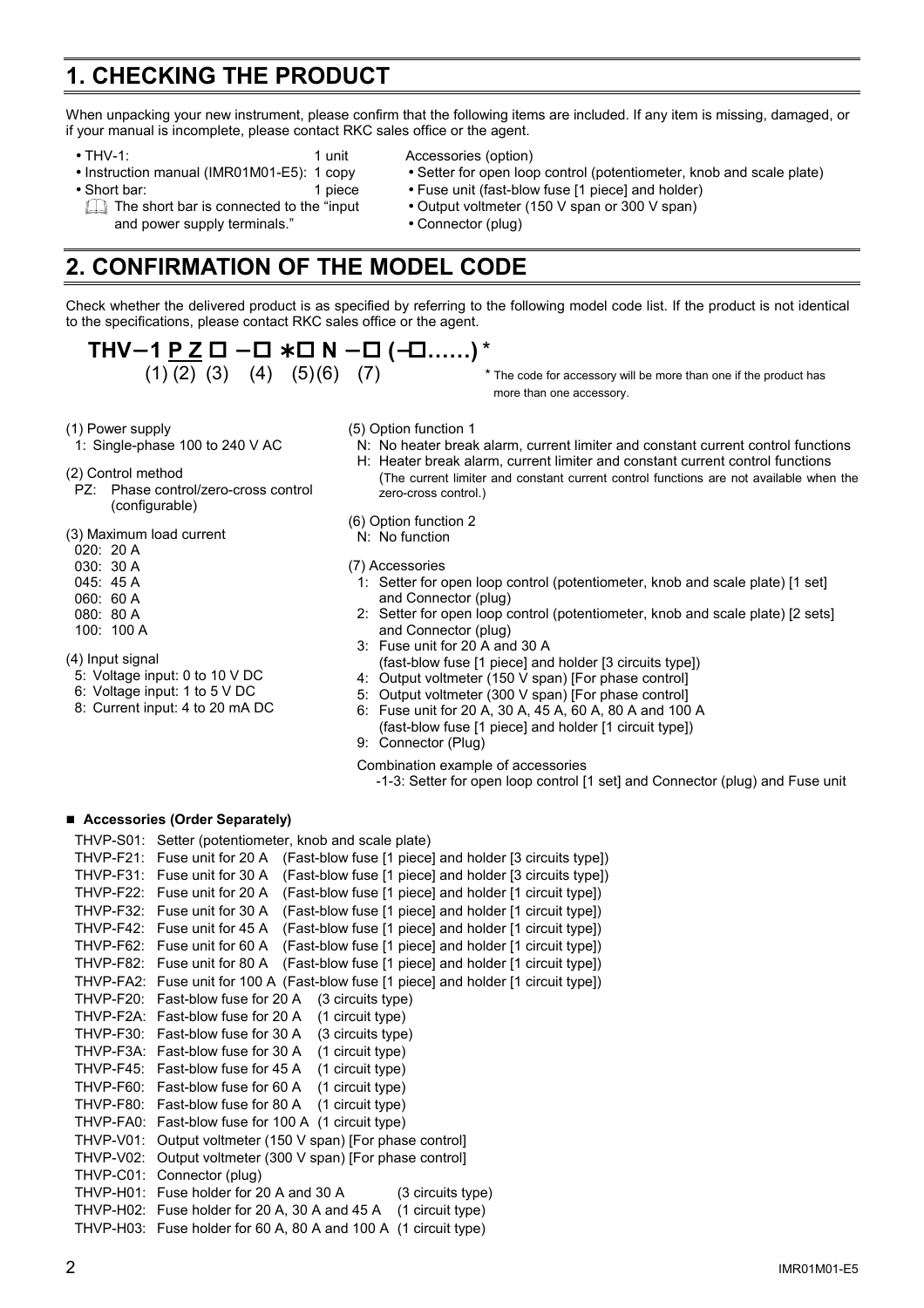# **3. PARTS DESCRIPTION**

The 20 A and 30 A types are used in the following figures for explanation, but the same explanations also apply to 45 A, 60 A, 80 A and 100 A types.



| Name                                         | <b>Description</b>                                                                                                                         |
|----------------------------------------------|--------------------------------------------------------------------------------------------------------------------------------------------|
| (1) Display                                  | Display the input signal values<br>and parameters.                                                                                         |
| (2) UP keys                                  | Used to change the values.                                                                                                                 |
| $(3)$ Input and<br>power supply<br>terminals | Used to connect input signal<br>and power supply wires.                                                                                    |
| (4) Main circuit<br>terminals                | Used to connect main circuit<br>wires.                                                                                                     |
| (5) Connector<br>(socket)                    | Used to connect with a setter<br>(potentiometer), external<br>contact or controller.<br>In addition, used to heater<br>break alarm output. |
| (6) Parameter key                            | Used to select the desired<br>parameter group or to call up<br>the desired parameter.                                                      |
| (7) Power lamp                               | Lit when the power is turned<br>on.                                                                                                        |

# **4. MOUNTING**

# **! WARNING**

To prevent electric shock or instrument failure, always turn off the power before mounting or removing the instrument.

# **4.1 Mounting Environment**

Avoid the following conditions when selecting the mounting location:

• Ambient temperature of less than 0 °C or more than 40 °C. (The maximum load current drops when the ambient temperature exceeds 40 °C.)



- Ambient humidity of less than 5 % or more than 95 % RH.
- Rapid changes in ambient temperature which may cause condensation.
- Corrosive or inflammable gases.
- Direct vibration or shock to the mainframe.
- Water, oil, chemicals, vapor or steam splashes.
- Excessive dust, salt or iron particles.
- Excessive induction noise, static electricity, magnetic fields or noise.
- Exposure to direct sunlight.
- Excessive heat accumulation.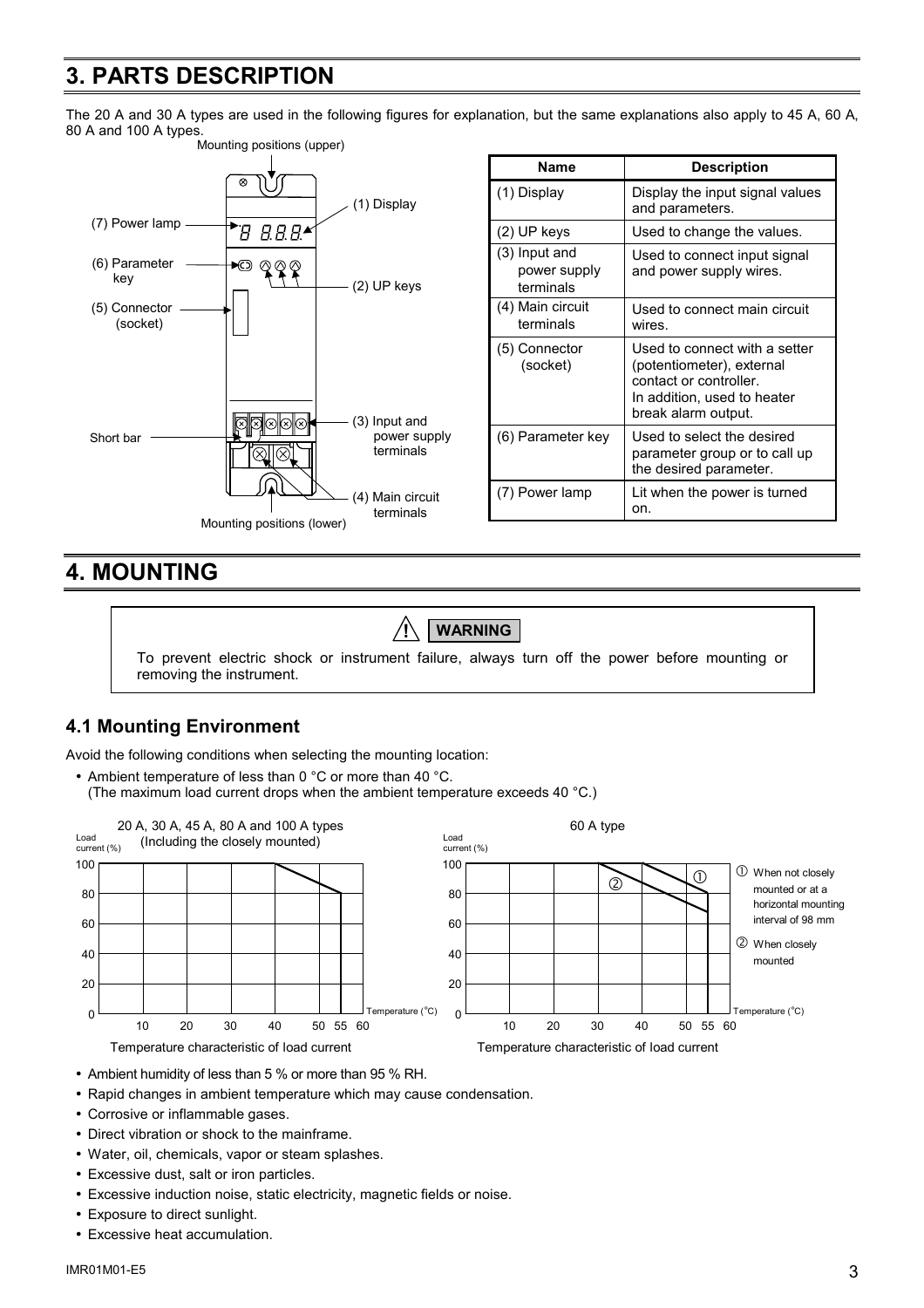# **4.2 Dimensions**

### **20 A and 30 A types**



### ■ 45 A and 60 A types

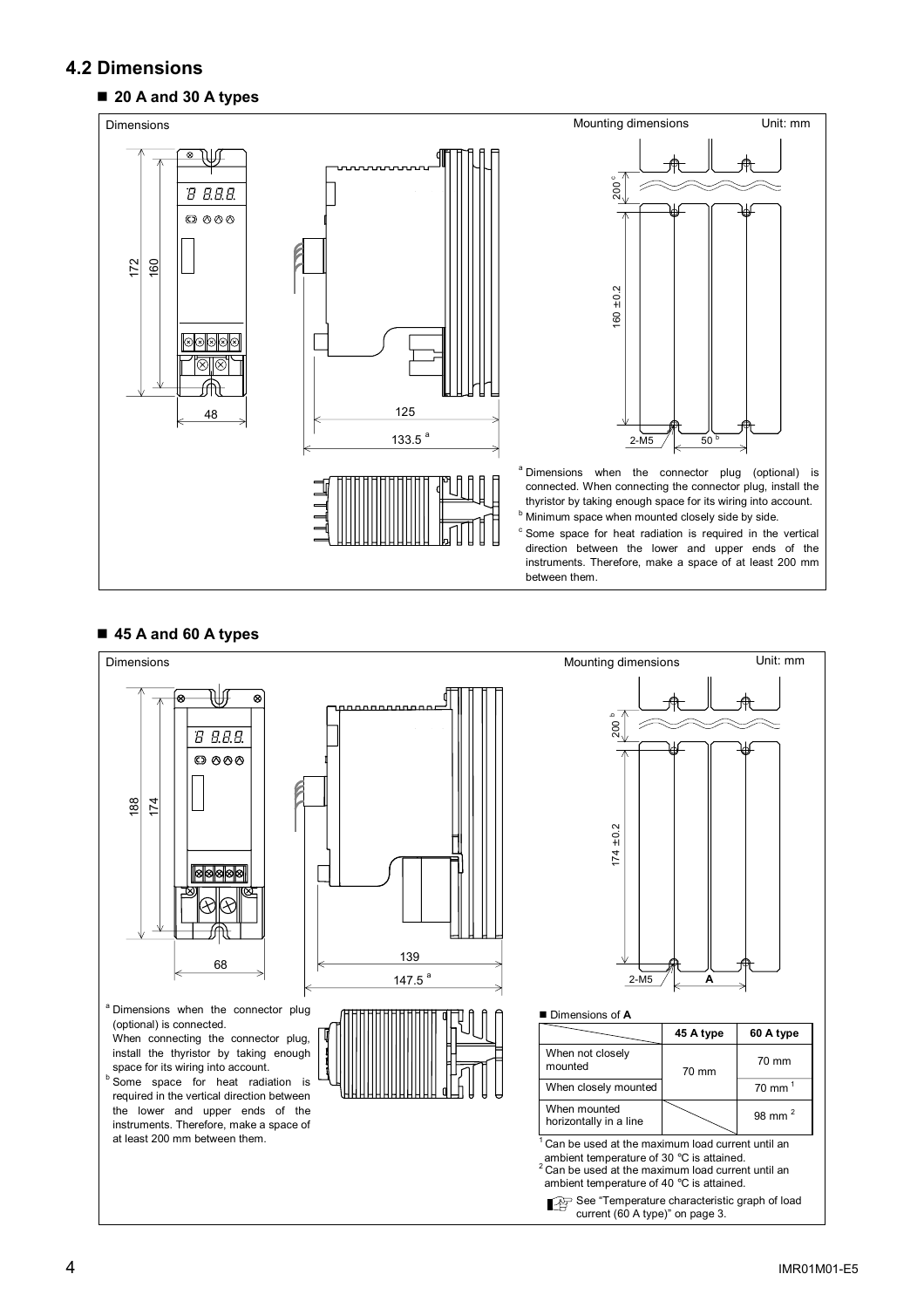#### ■ 80 A and 100 A types



# **4.3 Mounting Procedures**

The mounting direction of the instrument must be the same as the direction shown in the figure below to provide adequate ventilation space so that heat does not build up.

#### **CAUTION**

**This unit generates heat. It is cooled by air convection when installed as shown. Failure to observe the instructions in 4.2 and 4.3 could cause damage to the instrument, equipment or injury to personnel. Precautions should be made for heat dissipation in the control cabinet.** 

- *1.* Prepare the holes as specified in 4.2 Dimensions.
- *2.* Place the instrument in mounting position.
- *3.* Insert the mounting screws into the holes, then tighten them with a screwdriver. Recommended tighten torque: 1 N⋅m [10 kgf.cm]
- **THE Customer must provide the set of screws.**

Screw type: M5 size, pan-head screws, length 10 mm

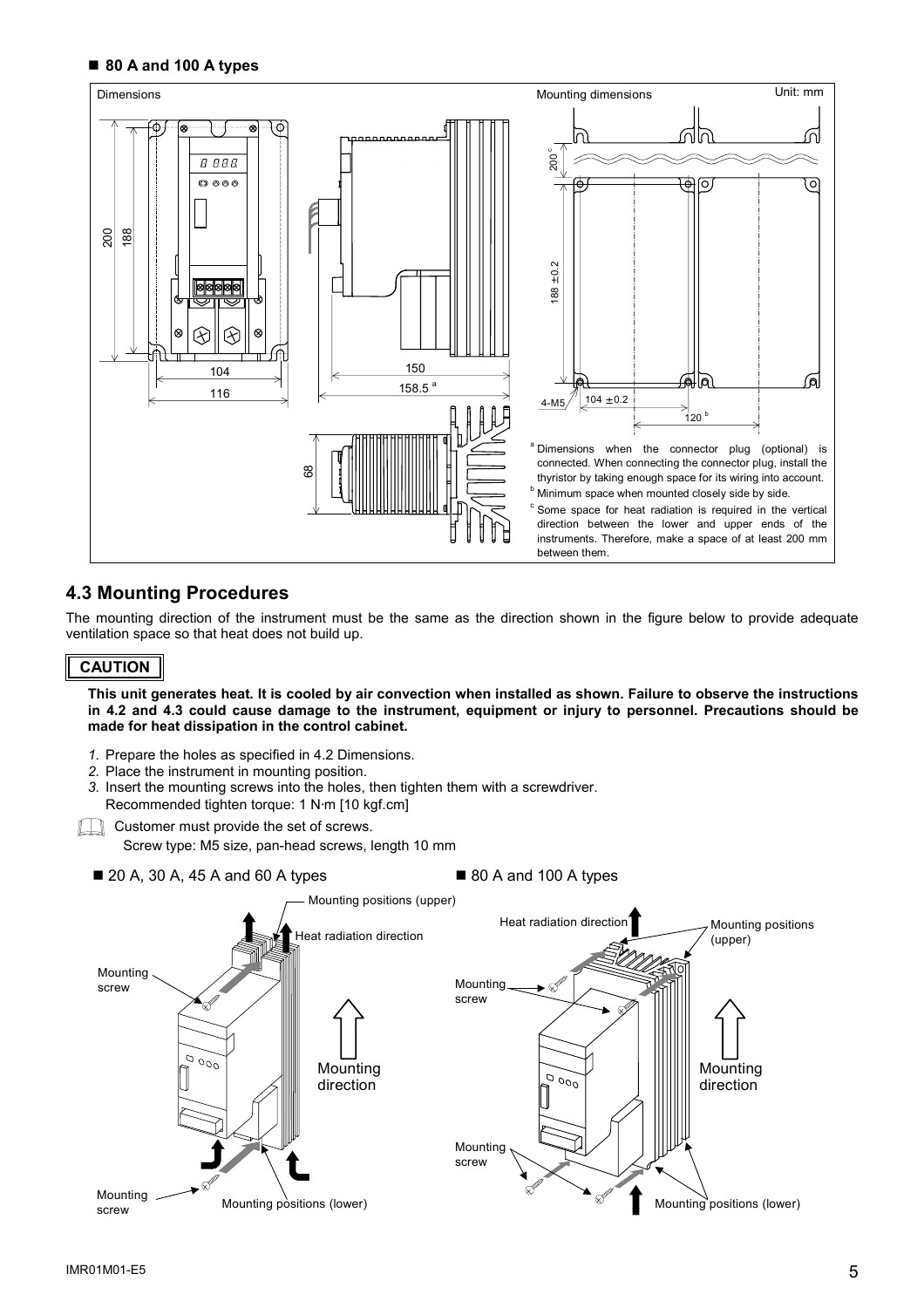# **5. WIRING**

To prevent electric shock or instrument failure, do not turn on the power until all the wiring is completed. **! WARNING** 

# **5.1 Wiring of Main Circuit**

# **CAUTION**

- Always conduct wiring so that the phase of the main circuit (L1) coincides with that of terminal No .4 and the **phase of the main circuit (L2), with that of terminal No. 5. Otherwise the instrument may not function properly or the load may be damaged.**
- $\bullet$  Use wires satisfying the rated current capacity.

- **Firmly tighten each terminal screw with the tightening torque specified below. Otherwise, electric shock, fire or heat generation may result.**
- When using a solderless terminal lug, use ring type. When controlling the primary side of the transformer, do not **open its secondary side of circuit during operation. In addition, do not operate the instrument below the minimum load current.**
- **There are neither fuses nor power switches in the power circuit of this instrument. Therefore install the fuses and switches near the instrument, if necessary.**

#### **Terminal size and tightening torque**

 $\overline{\phi}$  D

| Ring type<br>solderless | Item                             | <b>Power</b>                                 | <b>Main circuit terminals</b>                 |                                               |                                               |  |
|-------------------------|----------------------------------|----------------------------------------------|-----------------------------------------------|-----------------------------------------------|-----------------------------------------------|--|
|                         |                                  | terminals                                    | 20 A and 30 A                                 | 45 A and 60 A                                 | 80 A and 100 A                                |  |
| terminal                | ∩                                | 3.2 mm or more                               | 4.3 mm or more                                | 6.4 mm or more                                | 8.4 mm or more                                |  |
|                         | $D$ (mm)                         | 5.5 mm or less                               | 9.5 mm or less                                | 13.2 mm or less                               | 22.6 mm or less                               |  |
|                         | Recommended<br>tightening torque | 0.4 N·m<br>$(4 \text{ kgf} \cdot \text{cm})$ | 1.6 N·m<br>$(16 \text{ kgf} \cdot \text{cm})$ | 3.8 N·m<br>$(38 \text{ kgf} \cdot \text{cm})$ | 9.0 N·m<br>$(90 \text{ kgf} \cdot \text{cm})$ |  |



# **5.2 Wiring of Input Signal**

### **Current input 4 to 20 mA DC, voltage input 0 to 10 V DC, 1 to 5 V DC and voltage pulse input 0/12 V DC**

The input signal type can be changed by moving the short bar position. Any parameter change is not required for input type change.

**CAUTION**

- **Firmly tighten each terminal screw with the tightening torque specified below. Otherwise, electric shock, fire or the generation of heat may result.**
- $\bullet$  When using a solderless terminal lug, use ring type.

**Terminal size and tightening torque** 



| ltem                          | <b>Power terminal</b>                |
|-------------------------------|--------------------------------------|
|                               | 3.2 mm or more                       |
| $D$ (mm)                      | 5.5 mm or less                       |
| Recommended tightening torque | $0.4$ N $\cdot$ m (4 kgf $\cdot$ cm) |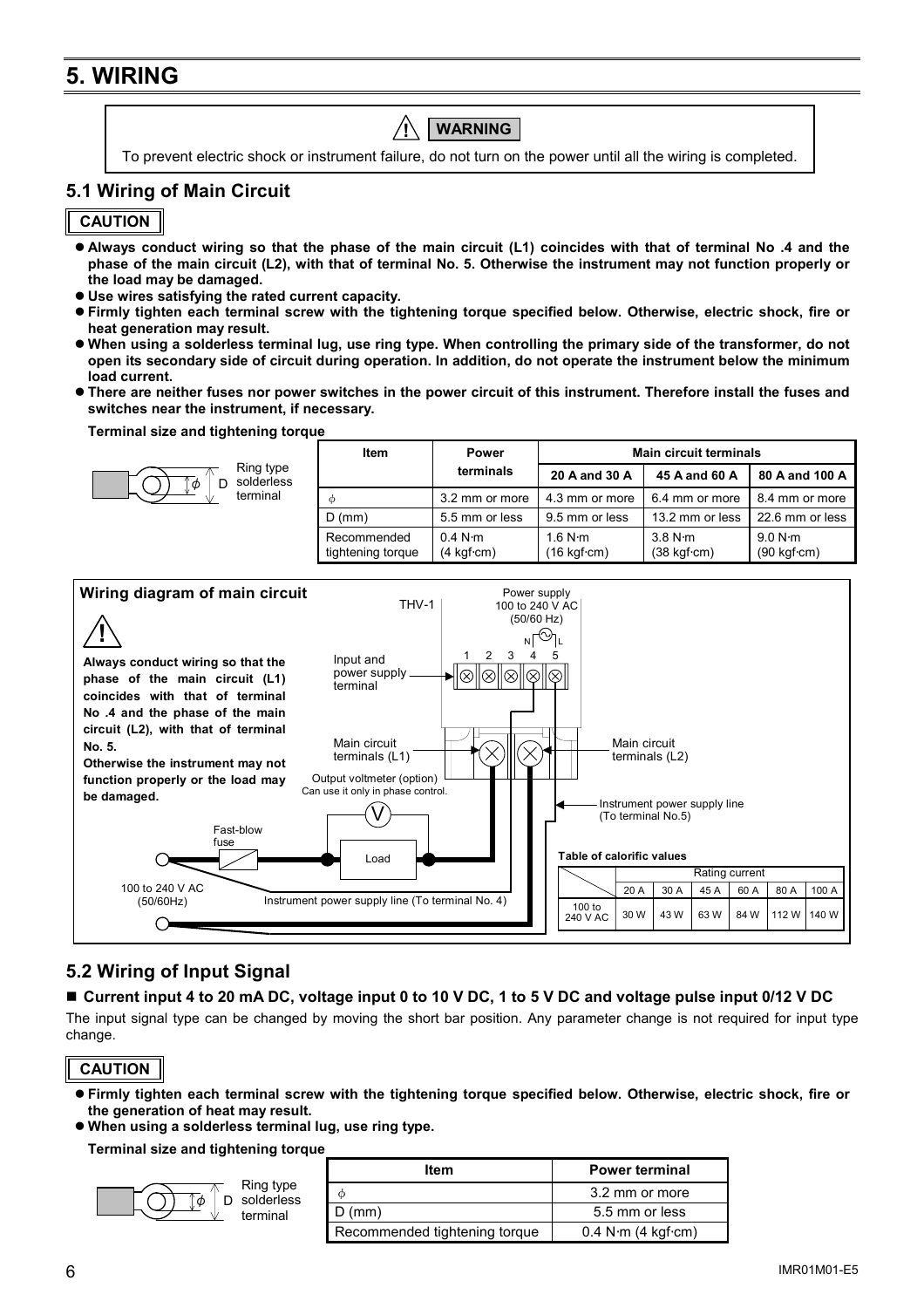Current input 4 to 20 mA DC Voltage input 0 to 10 V DC, 1 to 5 V DC or voltage pulse input 0/12 V DC



\* The input signal type can be changed by moving the short bar position. Any parameter change is not required for input type change. However for a voltage input of 1 to 10 V DC, no input signal can be changed.

# **5.3 Wiring for connector**

The connector is used for contact input, auto/manual mode selection, external gradient setting, heater break alarm 1 output or heater break alarm 2 output. Use the optional connector (plug) for wiring.

### **Pin number and details**

| THV-1 connector | Pin number | <b>Detaisl</b>                                                       |
|-----------------|------------|----------------------------------------------------------------------|
| (Socket)        |            | +5 V output                                                          |
|                 | 2          | 0 V (GND)                                                            |
| H               | 3          | Gradient setting input (0 to 5 V input by the gradient setter)       |
| 머               | 4          | External manual mode input (0 to $5V$ input by the manual setter)    |
| ዝ               | 5          | Auto/Manual mode transfer (contact open: auto mode)                  |
| 머               |            | Shorting No.2 pin (GND) with No.5 pin results in the manual mode.    |
|                 | 6          | Open collector output (+):                                           |
|                 |            | Used for output of the heater break alarm 1 or heater break alarm 2. |
|                 | 7          | Open collector output $(-)$ :                                        |
| ers             |            | Used for output of the heater break alarm 1 or heater break alarm 2. |
|                 | 8          | Unused                                                               |

### **CAUTION**

Pin numbers

↟

- $\bullet$  Use stranded wire of size 0.14 to 0.5 mm<sup>2</sup> for the leadwires.
- $\bullet$  **Strip off the sheath from 8 mm from the leadwire end.**



Connector (plug)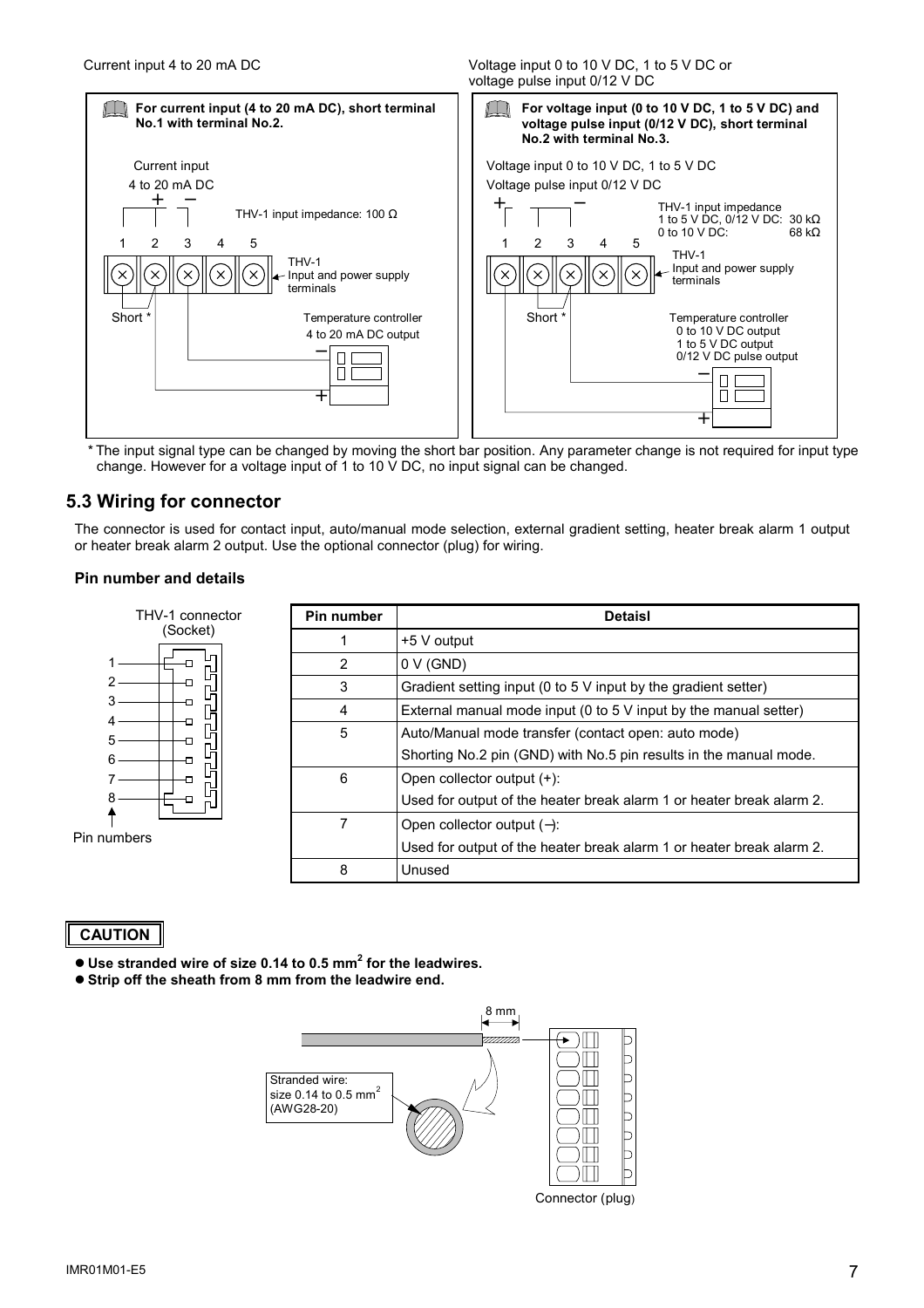



\* For input signal wiring, see **Current input 4 to 20 mA DC, voltage input 0 to 10 V DC, 1 to 5 V DC and voltage pulse input 0/12 V DC** (P. 6).



For input signal wiring, see **E** Current input 4 to 20 mA DC, voltage input 0 to 10 V DC, 1 to 5 V DC and Ⅰ₽ **voltage pulse input 0/12 V DC** (P. 6).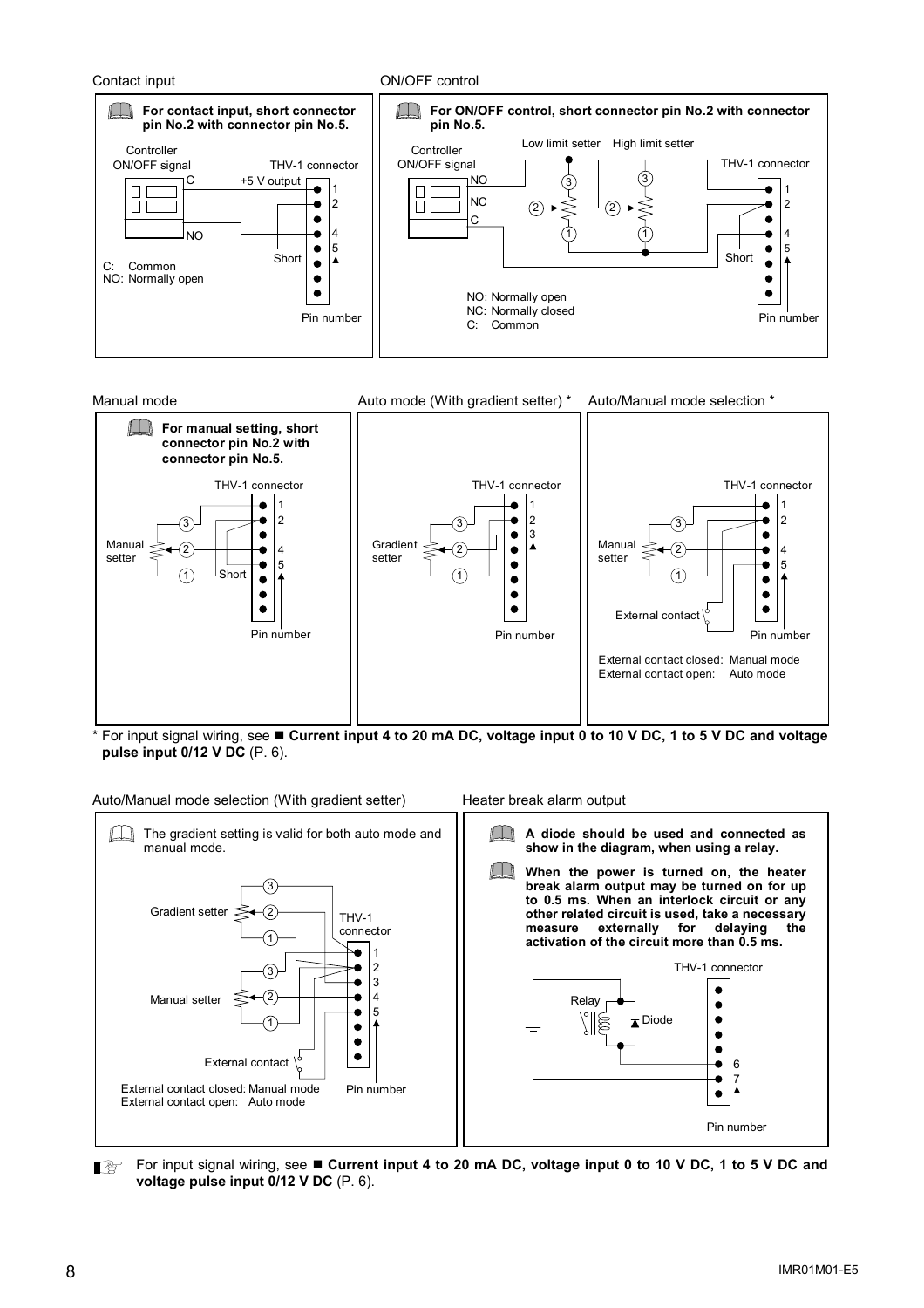# **6. SETTING**

This chapter describes the display menus on the LED display.

# **6.1 Display Flowchart for Monitor and Setting Parameters**

The instrument has two monitor/setting modes.

- Parameter group 1 includes parameters for both monitoring and setting such as Input Signal Monitor 1, Phase Angle Monitor, Phase/Zero-cross control selection, and others.
- Parameter group 2 includes parameters for monitoring such as Power Frequency Monitor, Input Signal Monitor 2, and others.

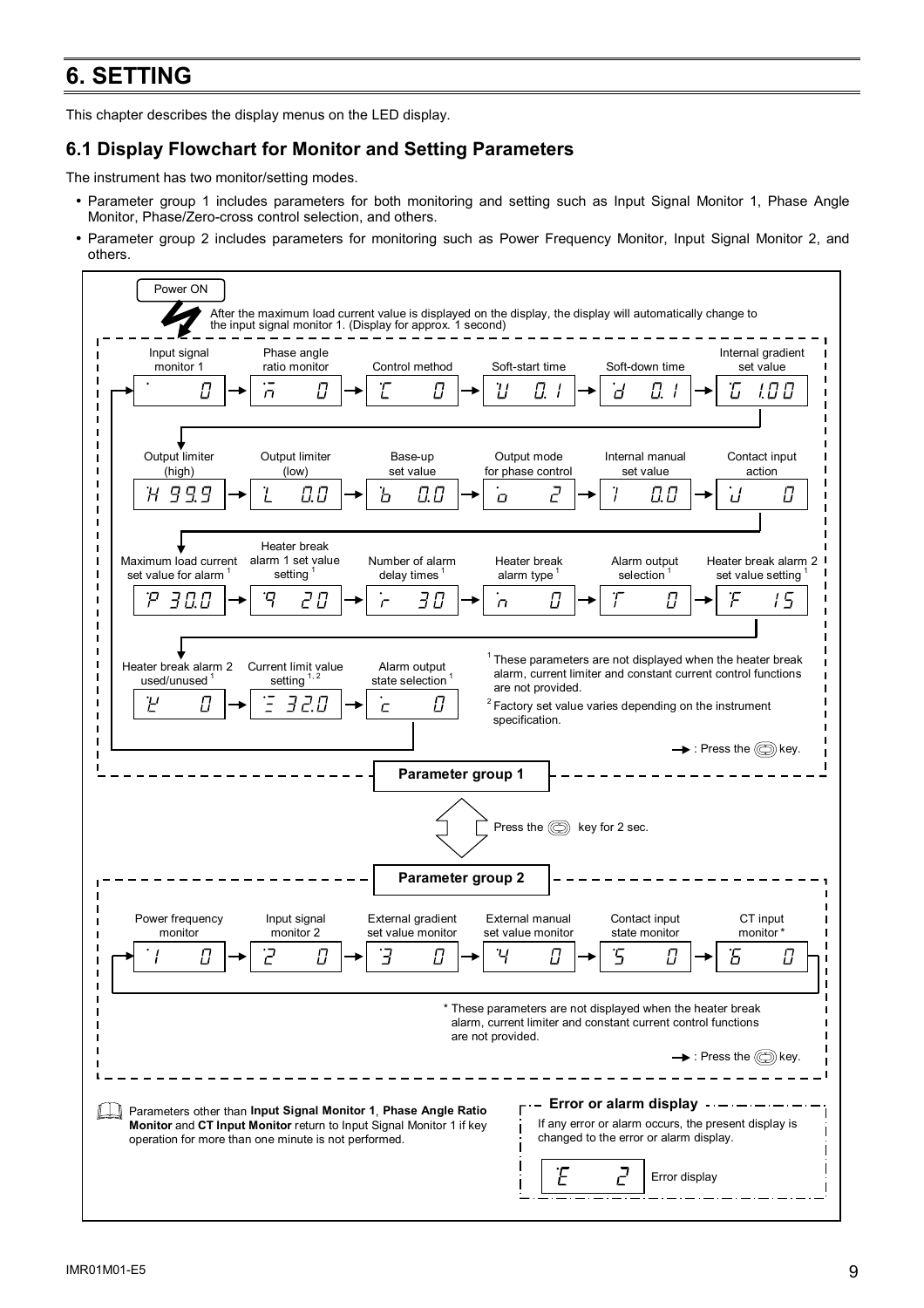# **6.2 Display Sequence**

# **6.2.1 Selecting parameter group**

After power-on to the instrument, the display automatically goes to Input Signal Monitor 1 in Parameter Group 1. To go to Parameter Group 2 display, press and hold the Parameter Key for 2 seconds.



## **6.2.2 Changing parameter settings**

Parameter key: Used for parameter calling up and set value registration. UP keys: Used to change the numeric value.

Example: Change control method (parameter group 1) from phase control to zero-cross control



**CO** Other parameters can be set in the same way as the example above.

# **6.2.3 Parameter list**

# **Parameter group 1**

| <b>Name</b>                  | <b>Parameter</b><br>Symbol | Display range<br>or<br><b>Setting range</b>                                            | <b>Factory</b><br>set<br>value | <b>Details</b>                                                                                                                                                                                                                                                                                                            | <b>Reference</b><br>page |
|------------------------------|----------------------------|----------------------------------------------------------------------------------------|--------------------------------|---------------------------------------------------------------------------------------------------------------------------------------------------------------------------------------------------------------------------------------------------------------------------------------------------------------------------|--------------------------|
| Input signal<br>monitor 1    | No.<br>parameter           | 0 to 100 %                                                                             |                                | Displays one of the following values<br>depending on the control mode and<br>the setting of Contact Input Action.<br>• Input signal from controller<br>• External Manual Set value<br>• Internal Manual Set value<br>For this selection, see item 7.1 Selecting<br>Manual Mode Type and Input Signal<br>Monitor 1 (P.14). | P. 14                    |
| Phase angle ratio<br>monitor | $\sqrt{ }$                 | 0 to 100 %<br>When $0\%$ :<br>phase angle 0°<br>When 100 %:<br>phase angle $180^\circ$ |                                | Phase angle<br>180°<br>Phase angle<br>75%<br>135 $\degree$<br>Phase angle $\frac{90^{\circ}}{20^{\circ}}$<br>50 %<br>Phase angle<br>25 <sup>9</sup><br>45 $\degree$<br>Display this value.                                                                                                                                |                          |
| Control method               |                            | 0: Phase control<br>1: Zero-cross control                                              | $\mathbf{0}$                   | Select the control method.                                                                                                                                                                                                                                                                                                | P. 14                    |

Continued on the next page.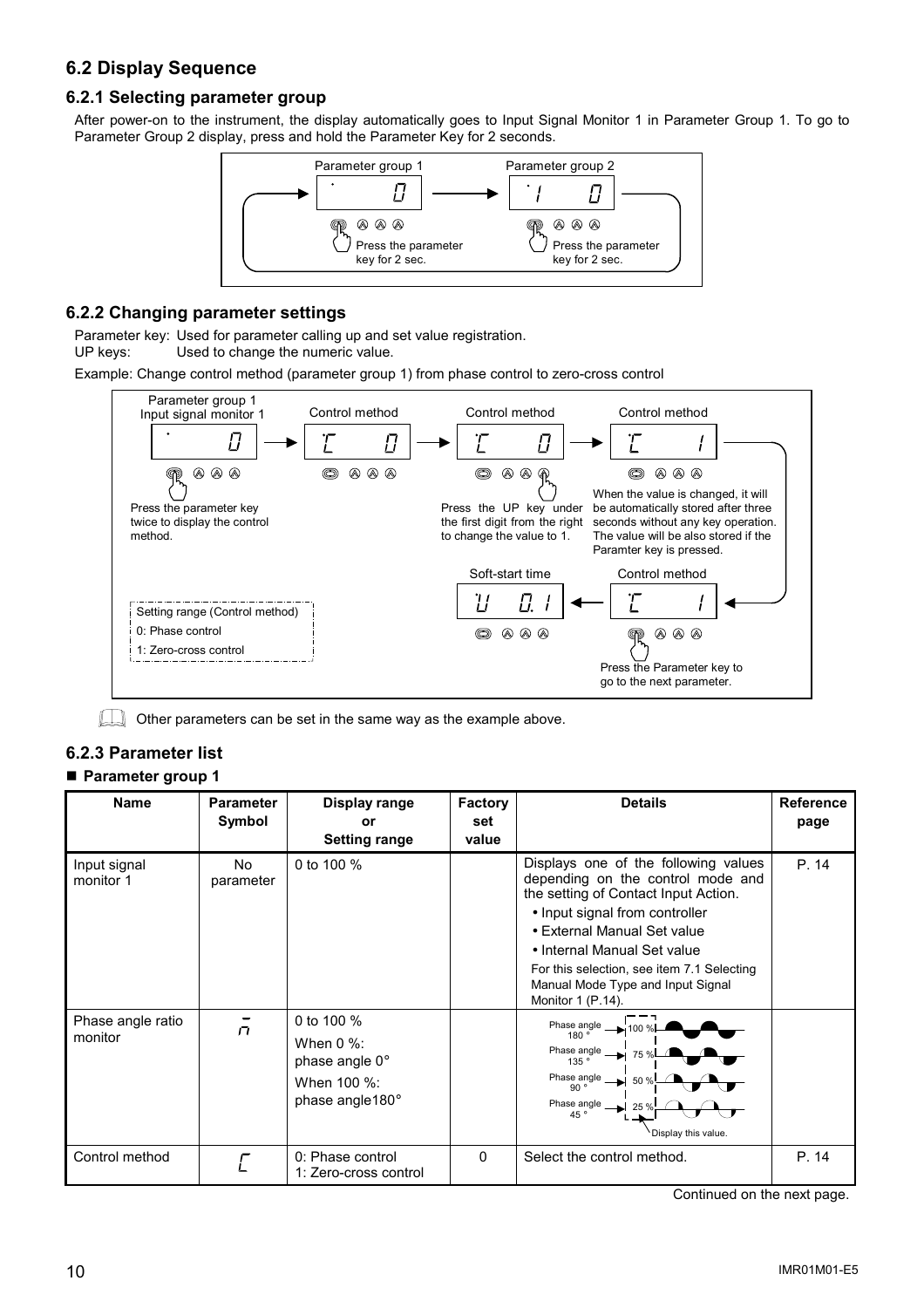Continued from the previous page.

Parameter group 1

| Name                                               | <b>Parameter</b><br>symbol | <b>Setting range</b>                                                                                                                                                                            | Factory<br>set | <b>Details</b>                                                                                                                                                                                                                                                                                                                                                                                                                                   | <b>Reference</b>       |
|----------------------------------------------------|----------------------------|-------------------------------------------------------------------------------------------------------------------------------------------------------------------------------------------------|----------------|--------------------------------------------------------------------------------------------------------------------------------------------------------------------------------------------------------------------------------------------------------------------------------------------------------------------------------------------------------------------------------------------------------------------------------------------------|------------------------|
|                                                    |                            |                                                                                                                                                                                                 | value          |                                                                                                                                                                                                                                                                                                                                                                                                                                                  | page                   |
| Soft-start time <sup>1</sup>                       | Ц                          | 0.0 to 99.9 seconds                                                                                                                                                                             | 0.1            | Set the soft-start time.                                                                                                                                                                                                                                                                                                                                                                                                                         | P. 14                  |
| Soft-down time                                     | d                          | $0.0$ to $99.9$ seconds                                                                                                                                                                         | 0.1            | Set the soft-down time.                                                                                                                                                                                                                                                                                                                                                                                                                          | P. 14                  |
| Internal gradient<br>set value                     | G                          | 0.00 to 1.00<br>0.00: Internal gradient<br>0%<br>1.00: Internal gradient<br>100 %                                                                                                               | 1.00           | Set the internal gradient set value.                                                                                                                                                                                                                                                                                                                                                                                                             | P. 15                  |
| Output limiter<br>(high)                           | H                          | 0.0 to 99.9 %                                                                                                                                                                                   | 99.9           | Set the output limiter (high) setting. <sup>2</sup>                                                                                                                                                                                                                                                                                                                                                                                              | P. 15                  |
| Output limiter<br>$\text{(low)}^3$                 | L                          | 0.0 to 99.9 %                                                                                                                                                                                   | 0.0            | Set the output limiter (low). <sup>2</sup><br>The base-up set value is effective only<br>when the output limiter (low) is set to<br>0.0.                                                                                                                                                                                                                                                                                                         | P. 15                  |
| Base-up<br>set value <sup>3</sup>                  | Ь                          | 0.0 to 99.9 %                                                                                                                                                                                   | 0.0            | Set the base-up set value (output<br>bias) of output. <sup>4</sup> The base-up set<br>value is effective only when the output<br>limiter (low) is set to 0.0.                                                                                                                                                                                                                                                                                    | P. 15                  |
| Output mode for<br>phase control <sup>5</sup>      | $\Box$                     | 0: Proportional phase<br>angle to input<br>1: Proportional voltage<br>to input<br>2: Proportional square<br>voltage (electric<br>power) to input<br>3: Constant current<br>control <sup>6</sup> | $\overline{2}$ | Select the output method for phase<br>control with linearity (R: resistor) load.<br>The setting is invalid when zero-cross<br>control is selected.                                                                                                                                                                                                                                                                                               | P. 16                  |
| Internal manual<br>set value                       | I                          | 0.0 to 99.9 %                                                                                                                                                                                   | 0.0            | Set the internal manual set value.                                                                                                                                                                                                                                                                                                                                                                                                               |                        |
| Contact input<br>action                            | J                          | 0: External manual<br>mode $\leftrightarrow$ Auto mode<br>1: Internal manual mode<br>$\leftrightarrow$ Auto mode<br>2: Internal manual mode<br>(fixed)                                          | $\pmb{0}$      | Select the contact input action. This<br>selection also affects the display of the<br>Input Signal Monitor 1.<br>Display of the Input Signal Monitor 1<br>Contact<br>Contact<br>Contact<br>input action<br>close<br>open<br>0<br>Input signal<br>External<br>Manual Set<br>from<br>value<br>controller<br>$\mathbf{1}$<br>Input signal<br>Internal<br>Manual Set<br>from<br>controller<br>value<br>2<br>Internal Manual Set value<br>(See P. 10) | See 7.1 on<br>page 14. |
| Maximum load<br>current set value<br>for alarm $7$ | $\varrho$                  | 0.0 to 32.0 A (20 A/30 A)<br>0 to 55 A (45 A)<br>0 to 70 A (60 A)<br>0 to 90 A (80 A)<br>0 to 110 A (100 A)                                                                                     | 30.0           | Sets the maximum load current value<br>at an output of 100 %. The value is<br>used for the heater break alarm 1 and<br>heater break alarm 2.                                                                                                                                                                                                                                                                                                     | P. 17                  |

 $1$  If a load generating large rush current is used, thyristor break-down may occur when no soft-start time is appropriately set. Also in zero-cross control, no rush current can be suppressed even if the soft-start time is set.

2 Output Limiter (High) value must be equal or higher than Output Limiter (Low).

<sup>3</sup> These function can not be used together.

<sup>4</sup> The output value will not exceed the Output Limiter (High).

<sup>5</sup> The output mode setting is invalid when the control method is zero-cross control.

 $6$  These parameters cannot be set when the heater break alarm, current limiter and constant current control functions are not provided. If there is a difference between the maximum load currents flowing through the thyristor and the heater with constant current control selected, compensate for the difference by setting the gradient. Set the gradient so that the maximum heater load current will flow through the heater at an input signal of 100% from the controller. (See P. 16)

 $7$  These parameters are not displayed when the heater break alarm, current limiter and constant current control functions are not provided.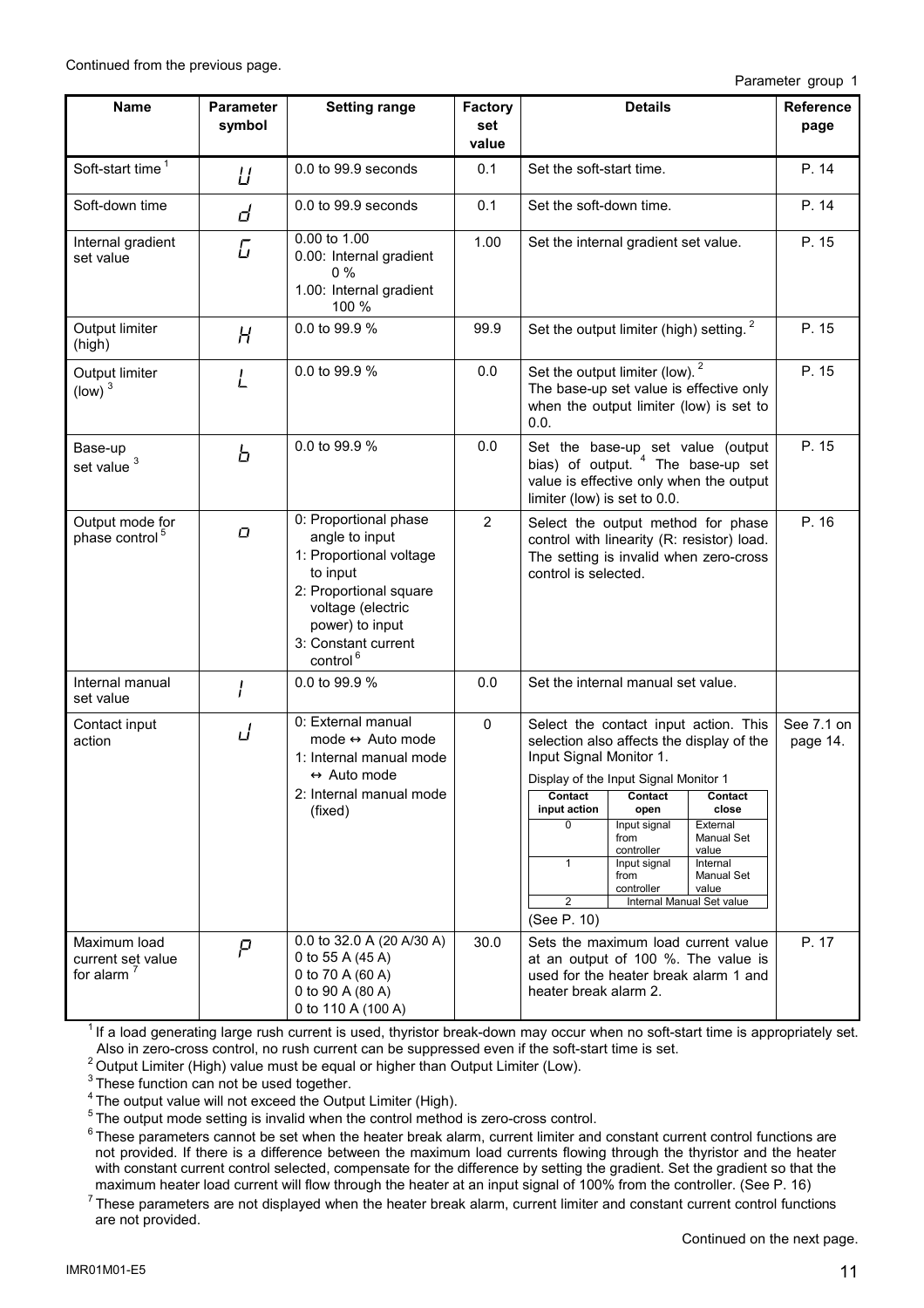Parameter group 1

| <b>Name</b>                                                                           | <b>Parameter</b><br>symbol | <b>Setting range</b>                                                                                                                                                           | Factory<br>set<br>value | <b>Details</b>                                                                                                                         | <b>Reference</b><br>page |
|---------------------------------------------------------------------------------------|----------------------------|--------------------------------------------------------------------------------------------------------------------------------------------------------------------------------|-------------------------|----------------------------------------------------------------------------------------------------------------------------------------|--------------------------|
| Heater break<br>alarm 1 set value<br>setting $1, 2$                                   | 9                          | 0 to 100 %<br>0: Heater break alarm 1<br><b>OFF</b>                                                                                                                            | 20                      | Set the heater break alarm 1 set<br>value.<br>(See page 17 for Heater Break Alarm.)                                                    | P. 17                    |
| Number of alarm<br>delay times $1$                                                    | $\Gamma$                   | 0 to 99 times $3$                                                                                                                                                              | 30                      | Set the number of alarm delay times.<br>This setting is common to both Heater<br>Break Alarm 1 and Heater Break<br>Alarm 2.            | P. 17                    |
| Heater break<br>alarm type $1, 4$                                                     | $\Gamma$                   | 0: Type 1<br>1: Type $2$                                                                                                                                                       | $\mathbf{0}$            | When the control method is phase<br>control, select an appropriate heater<br>break alarm.                                              | P. 17                    |
| Alarm output<br>selection                                                             | $\sqrt{ }$                 | 0: Heater break alarm 1<br>1: Heater break alarm 2<br>(heater deterioration)<br>2: Logical OR of heater<br>break alarm 1 and<br>heater break alarm 2<br>(heater deterioration) | $\Omega$                | Select the alarm type to be output<br>from the digital output terminal of the<br>connector.                                            | P. 17                    |
| Heater break<br>alarm 2 set value<br>setting <sup>1,5</sup><br>(Heater deterioration) | $\digamma$                 | 0 to 100 %<br>0: Heater break alarm 2<br><b>OFF</b>                                                                                                                            | 15                      | Set the heater break alarm 2 set<br>value.<br>(See page 17 for Heater Break Alarm).                                                    | P. 17                    |
| Heater break<br>alarm <sub>2</sub><br>used/unused <sup>1,6</sup>                      | Ч                          | 0: OFF (unused)<br>$1:ON$ (used)                                                                                                                                               | $\Omega$                | Set use/unuse of heater break alarm<br>2.<br>If set to "0: OFF," no alarm is output.                                                   | P. 17                    |
| Current limit value<br>setting <sup>1,7,8</sup>                                       |                            | 0.0 to 32.0 A (20 A/30 A)<br>0 to 55 A (45 A)<br>0 to 70 A (60 A)<br>0 to 90 A (80 A)<br>0 to 110 A (100 A)                                                                    | Note 1                  | Set the current limit value.<br>If a current limit value is set to its<br>maximum value, the current limit<br>function is deactivated. | P.20                     |

 $1$ These parameters are not displayed when the heater break alarm, current limiter and constant current control functions are not provided.

<sup>2</sup>**When the control method is Phase Control, RKC recommends:**

- Set the heater break set value to approximately 20 % of the maximum load current value for heater break alarm Type 1.

- Set the heater break set value to approximately 10 % of the maximum load current value for heater break alarm Type 2.

**When the control method is Zero-cross Control, RKC recommends:** 

- Set the heater break alarm set value to approximately 80 % of the reading of current transformer input.

- Set the heater break alarm set value to a slightly smaller value to prevent a false alarm when power supply variation is large.

- Set the heater break alarm set value to a slightly larger value to detect a failure of one heater when more than one heaters are connected in parallel. But the set value should be less than the maximum reading of current transformer

input.<br><sup>3</sup> The number for the delay times for heater break alarm 2 is "the set value of Number of Alarm Delay Times" multiplied by 10.

4 The setting is invalid when zero-cross control is selected.

<sup>5</sup>**When the control method is Phase Control and heater break alarm Type 1 is selected, RKC recommends:**

- Set the value must be equal or less than the heater break alarm 1 set value.

**When the control method is Phase Control and heater break alarm Type 2 is selected:** 

- For the type 2, this item is not available. Set the "0: Heater break alarm 2 OFF."

**When the control method is Zero-cross Control, RKC recommends:** 

- If the alarm needs to be output before a heater break occurs, set the set value of heater break alarm 2 to any value slightly larger than that of heater break alarm 1.

- If the alarm needs to be output before thyristor break-down occurs, set the set value of heater break alarm 2 to any value slightly smaller than that of heater break alarm 1.

shightly smaller than that of the heater break alarm type is Type 2:<br>For type 2. this item is not used. Set the set value of heater break alarm 2 to "0: OFF."

 $<sup>7</sup>$  If a load through which large rush current flows is used, the current limit function cannot restrict the above current. In this</sup> case, use the current limit function together with the soft- start function.

 $8$  The current limiter function is not available when zero-cross control is selected.

Note 1: The factory set value (the current limiter function OFF) is as follows.<br>20 A. 30 A: 32.0 45 A: 55 60 A: 70 80 A: 90 100 A: 110  $20 A. 30 A: 32.0$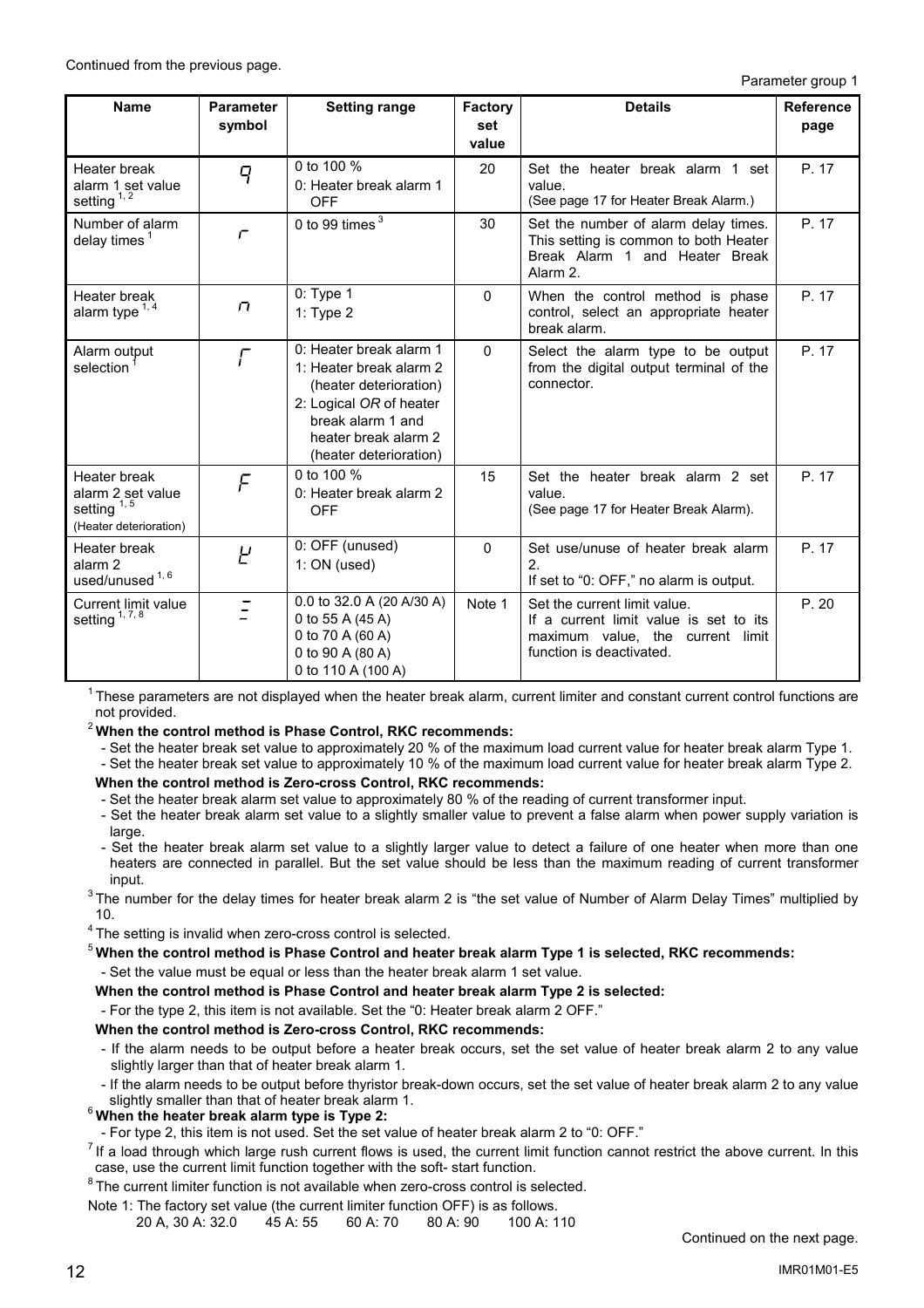Parameter group 1

| <b>Name</b>                     | <b>Parameter</b><br>symbol | <b>Setting range</b>                            | <b>Factory</b><br>set<br>value | <b>Details</b>                                                                                               | Reference<br>page |
|---------------------------------|----------------------------|-------------------------------------------------|--------------------------------|--------------------------------------------------------------------------------------------------------------|-------------------|
| Alarm output state<br>selection | с                          | 0: ON at alarm output<br>1: OFF at alarm output | 0                              | Select<br>whether the open-collector<br>output is turned on or off when the<br>heater break alarm is output. |                   |

# **Parameter group 2**

| <b>Name</b>                            | <b>Parameter</b><br>Symbol | Display range                                                                                                 | <b>Details</b>                                     | <b>Reference</b><br>page |
|----------------------------------------|----------------------------|---------------------------------------------------------------------------------------------------------------|----------------------------------------------------|--------------------------|
| Power frequency<br>monitor             |                            | 0 to 99 Hz                                                                                                    | Display the power frequency.                       | P. 17                    |
| Input signal<br>monitor 2              | $\vec{c}$                  | 0 to 100 %                                                                                                    | Display the value of input signal from controller. |                          |
| External gradient<br>set value monitor | $\overline{J}$             | 0 to 100 %                                                                                                    | Display the external gradient set value.           |                          |
| External manual<br>set value monitor   | ப                          | 0 to 100 %                                                                                                    | Display the external manual set value.             |                          |
| Contact input state<br>monitor         | $\overline{5}$             | 0: Contact closed<br>(Manual mode)<br>1: Contact open<br>(Auto mode) $1$                                      | Display the state of the contact input.            |                          |
| CT input monitor <sup>2</sup>          | Б                          | 0.0 to 40.0 A (20 A/30 A)<br>0 to 90 A (45 A)<br>0 to 120 A (60 A)<br>0 to 160 A (80 A)<br>0 to 200 A (100 A) | Display the input value of current transformer.    |                          |

<sup>1</sup>When "2: Internal manual mode (fixed)" is selected for Contact Input Action, the auto/manual mode is always in manual mode whichever the contact state is.

 $2$  These parameters are not displayed when the heater break alarm, current limiter and constant current control functions are not provided.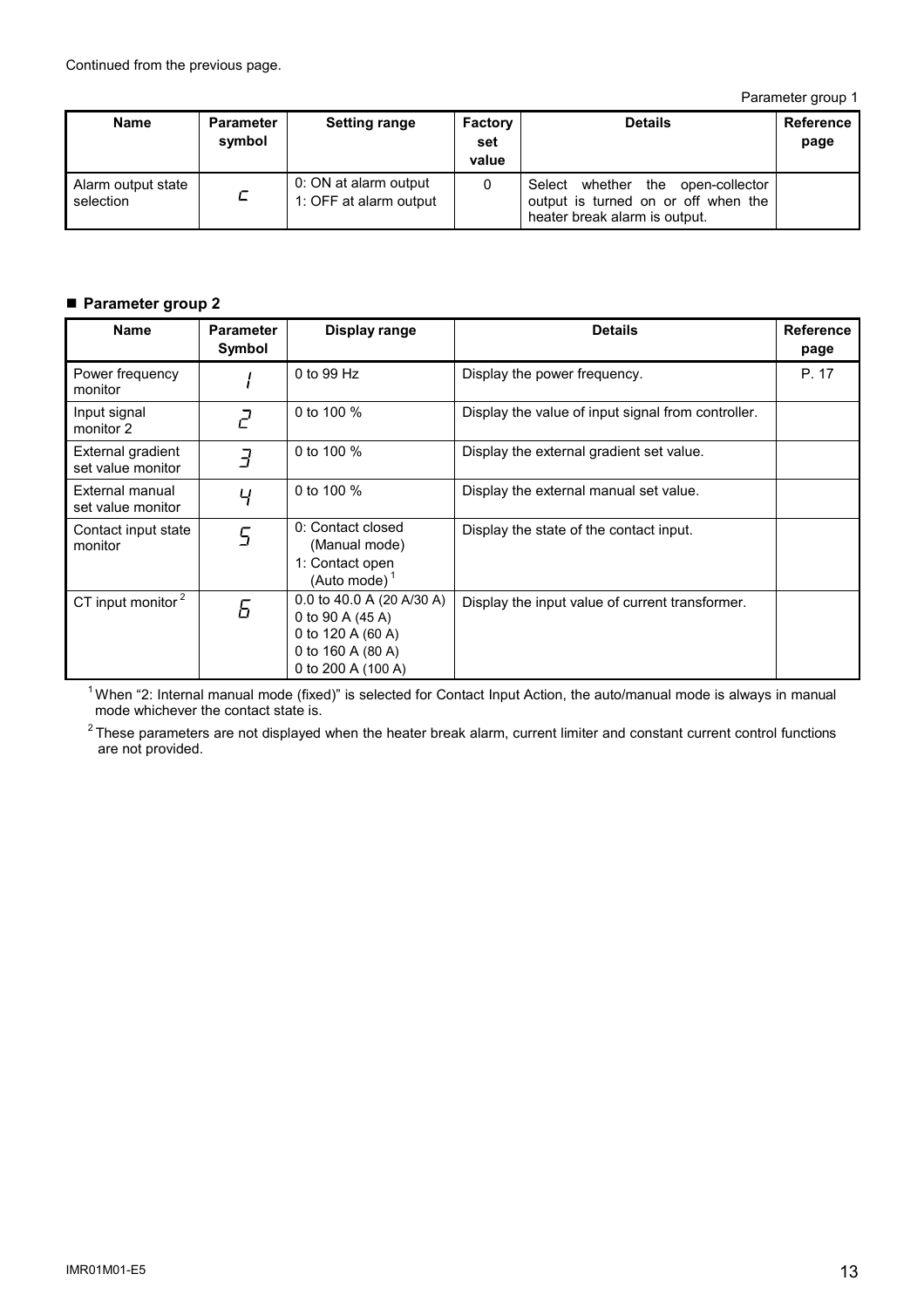$\rightarrow$  Time

 $\rightarrow$  Time

# **7. FUNCTIONS**

# **7.1 Selecting Manual Mode Type and Input Signal Monitor 1**

**Contact input State of external contact** 

**(Manual mode)** 

Displays one of the following values depending on the control mode and the setting of Contact Input Action Selection.

- Input signal from controller
- External manual set value (Input signal from external manual setter)
- Internal manual set value

, input signal from controller is always displayed on Input Signal Monitor 1 when the contact input function is not used. (The displayed item on Input Signal Monitor 1)

External manual set value  $\vert$  Input signal from controller

Internal manual set value | Input signal from controller

Internal manual set value

**Contact open (Auto mode)** 

# ■ Select manual mode type

0: External manual mode ↔ Auto mode

1: Internal manual mode  $\leftrightarrow$  Auto mode

2: Internal manual mode

Example: Select manual mode with internal manual set value.

**action selection Contact closed** 

- *1.* Go to the parameter "Contact Input Action" in Parameter Group 1. Set it to "1: Internal manual mode  $\leftrightarrow$  Auto mode."
- *2.* The input signal from controller is displayed when the contact is open. The internal manual set value is displayed when the contact is closed.

# **7.2 Control Method**

### ■ Phase control

(fixed)

Phase control is to continuously control electric power supplied to a load by changing phase angle  $\theta$  of AC voltage applied to the load. Each half-cycle has ON and OFF time.

# ■ Zero-cross control (Continuous)

100% Output voltage Soft-start time

Input signal and setting

Continuous Zero-cross control is to control electric power supplied to a load by turning the power supply voltage ON and OFF at the point of 0 V AC so that the high frequency noise can be suppressed compared with phase control. This on and off time is typically measured in milliseconds.

### ■ Zero-cross control (Input synchronous type)

Input Synchronous type Zero-cross control is to turn the power supply ON and OFF synchronously with the pulse signal from a controller. This on and off time is typically measured in seconds.

# **7.3 Ramp Function (Soft-Start/Soft-Down Function)**

Soft-start/soft-down function gradually ramps up/down the output voltage to the demand level over the set time to prevent a sudden change in load or voltage.

The soft-start/soft-down time sets a period of time from 0 to 100 % or 0 to 100 %.

Soft-down time



Soft-start/Soft-down action diagram

**In zero-cross control, no rush current can be suppressed even if the soft-start time is set.** 

 $\rightarrow$  Time

0% 0%





Contact input closed (Manual mode)

THV-1





Soft-start time Soft-down time

 $\rightarrow$  Time Input signal and setting

Output limiter (high limit)

100% Output voltage

80%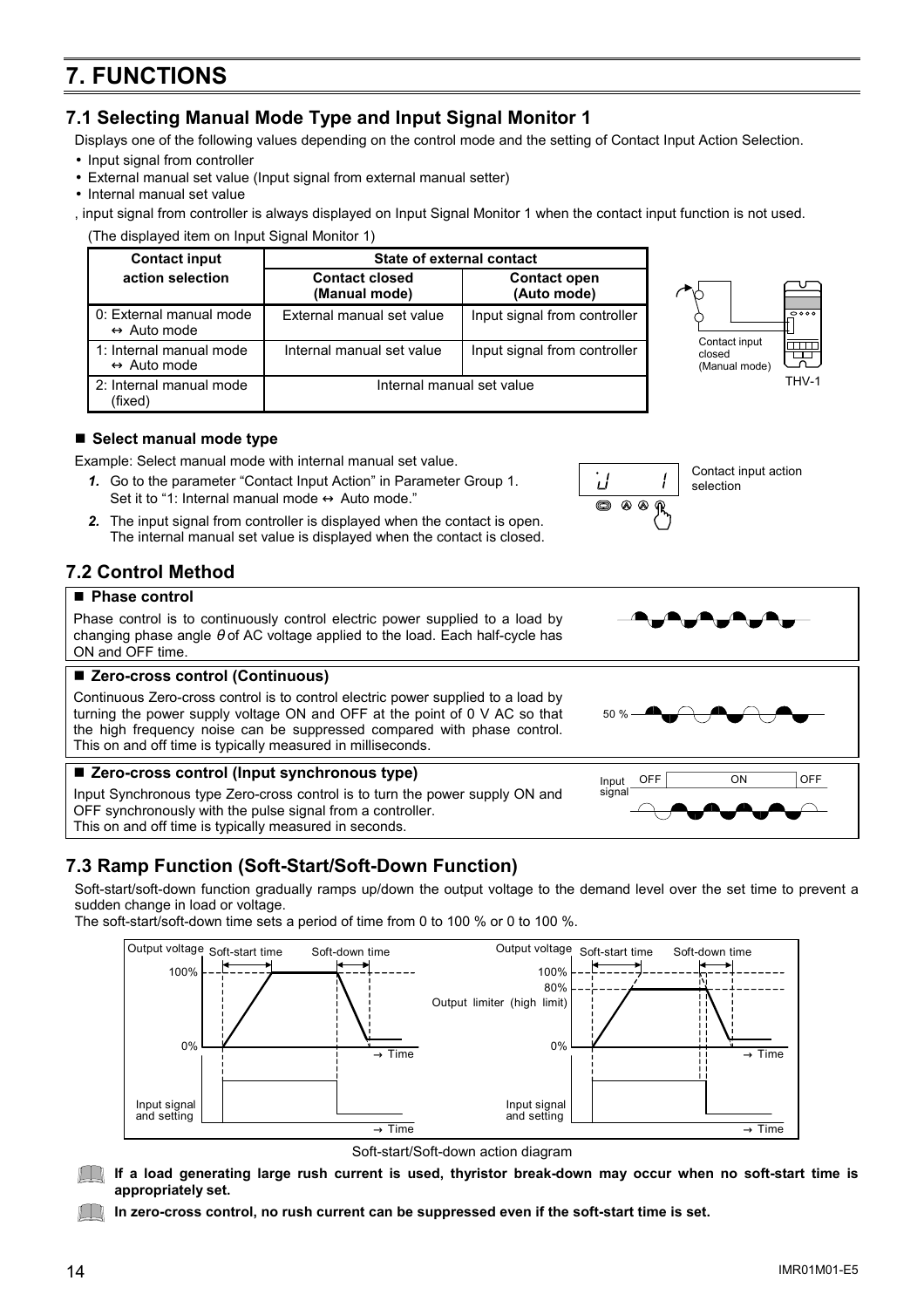# **7.4 Gradient Setting Function**

Gradient setting is a multiplier to be applied to output voltage to the load to adjust the output value depending on an application.

The following two types of gradient setting are available.

- Internal gradient setting set by the THV-1 front keys
- External gradient setting set by the external gradient setter (external potentiometer)

The output value is adjusted by Gradient Setting Function as follows.

- (Output voltage calculated by Auto mode)  $\times$  (internal gradient setting)  $\times$  (external gradient set value)
- (Output voltage calculated by Auto mode)  $\times$  (internal gradient set value)
- (Output by manual set value)  $\times$  (internal gradient set value)  $\times$ (external gradient set value)

If it is necessary to make only the external gradient set value valid, set the internal gradient set value to 1.00.

# **7.5 Output Limiter (High and Low)**

This function limits the output range.

Output limiter function is related to other functions.

- Output limiter (high) and (low) have priority to the output value<sup>1</sup> calculated with Gradient Setting function. The maximum output from the instrument will not exceed the output limiter (high) and the minimum output will not go below the output limiter (low).
- Output limiter (high) has priority to the output value  $2$ calculated with Gradient Setting and Base-Up setting function. The maximum output from the instrument will not exceed the output limiter (high).
- When output limiter (low) is not set to zero (0), the base-up setting function is invalid.

<sup>1</sup> Output = (Input signal or manual set value)  $\times$  (gradient set value)

<sup>2</sup> Output = (Input signal or manual set value)  $\times$  (gradient set value) + (base-up set value)

# **7.6 Base-Up Setting Function**

Base-up setting function adds positive bias to the output value calculated with gradient setting function.

- Base-up setting is valid only when output limiter (low) is set to zero (0).
- Output limiter (high) has priority to the output value calculated with Gradient Setting and Base-Up setting function. The maximum output from the instrument will not exceed the output limiter (high).
- \* Output = (Input signal or manual set value)  $\times$  (gradient set value) + (base-up set value)







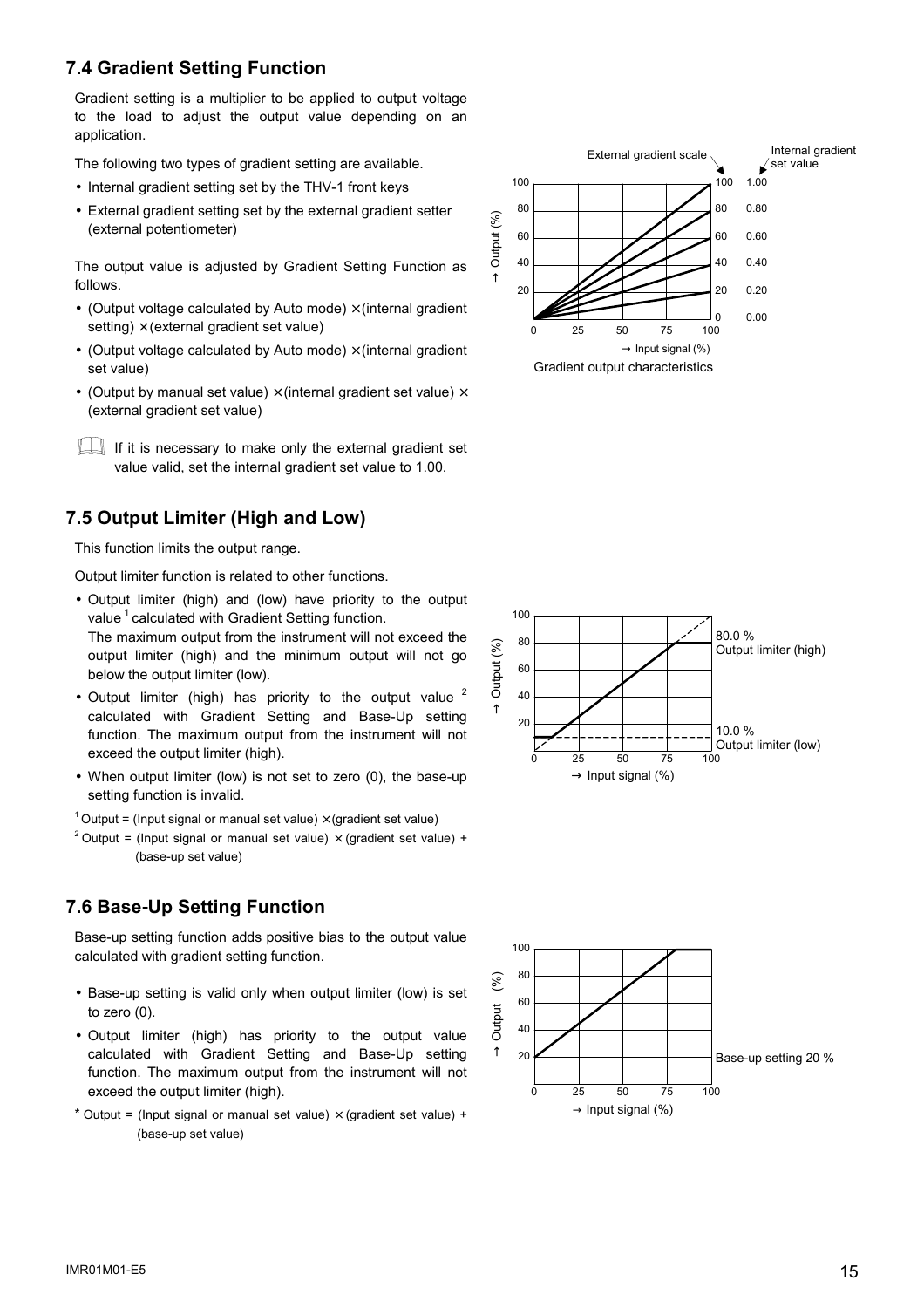# **7.7 Output Mode for Phase Control**

When phase control is selected for a linearity (R: Resistance) load, one of the following four output types can be selected. The factory set value is proportional square voltage (electric power) to input. (The output mode setting is invalid when the control method is zero-cross control.)



#### ■ Constant current control

This is the function used to keep the output current constant in proportion to the input signal. This function is effective when a heater with large resistance changes caused by temperature variations is used (such as tantalum, superkanthal, tungsten, platinum, or molybdenum). The maximum output current when the constant current control function is used coincides with the maximum load current in the thyristor specification.

| <b>Operating condition</b>                | <b>Accuracy</b>           |
|-------------------------------------------|---------------------------|
| Power supply voltage variation $\pm 10$ % | $\pm 0.2$ % of full scale |
| Load variation 2 times                    |                           |

#### **Caution for using constant current control function**

If there is a difference between the maximum load currents flowing through the thyristor and the heater, compensate for the difference by setting the gradient. If there is the difference, a section where control is disabled may come into existence. A compensation example when there is a difference between the maximum load currents flowing through the thyristor and the heater is shown in the following.

Example: When used in the following condition

- 
- Maximum load current of heater: 15 A Soft-start time setting: 0.0 seconds
- Maximum load current of Thyristor: 30 A Input signal from controller: 4 to 20 mA DC
	-

The soft-start function is activated during four cycles from load operation start even at a soft-start time of 0.0 seconds.

When used without setting the gradient, the maximum heater load current becomes 15 A at an input signal of 12 mA. In this case, control is disabled if the input signal exceeds 12 mA.



In this case, set the gradient to 50 % so that the maximum heater load current will become 15 A at an input signal of 20 mA. The gradient is valid even if internally set or externally set by the external manual setter.

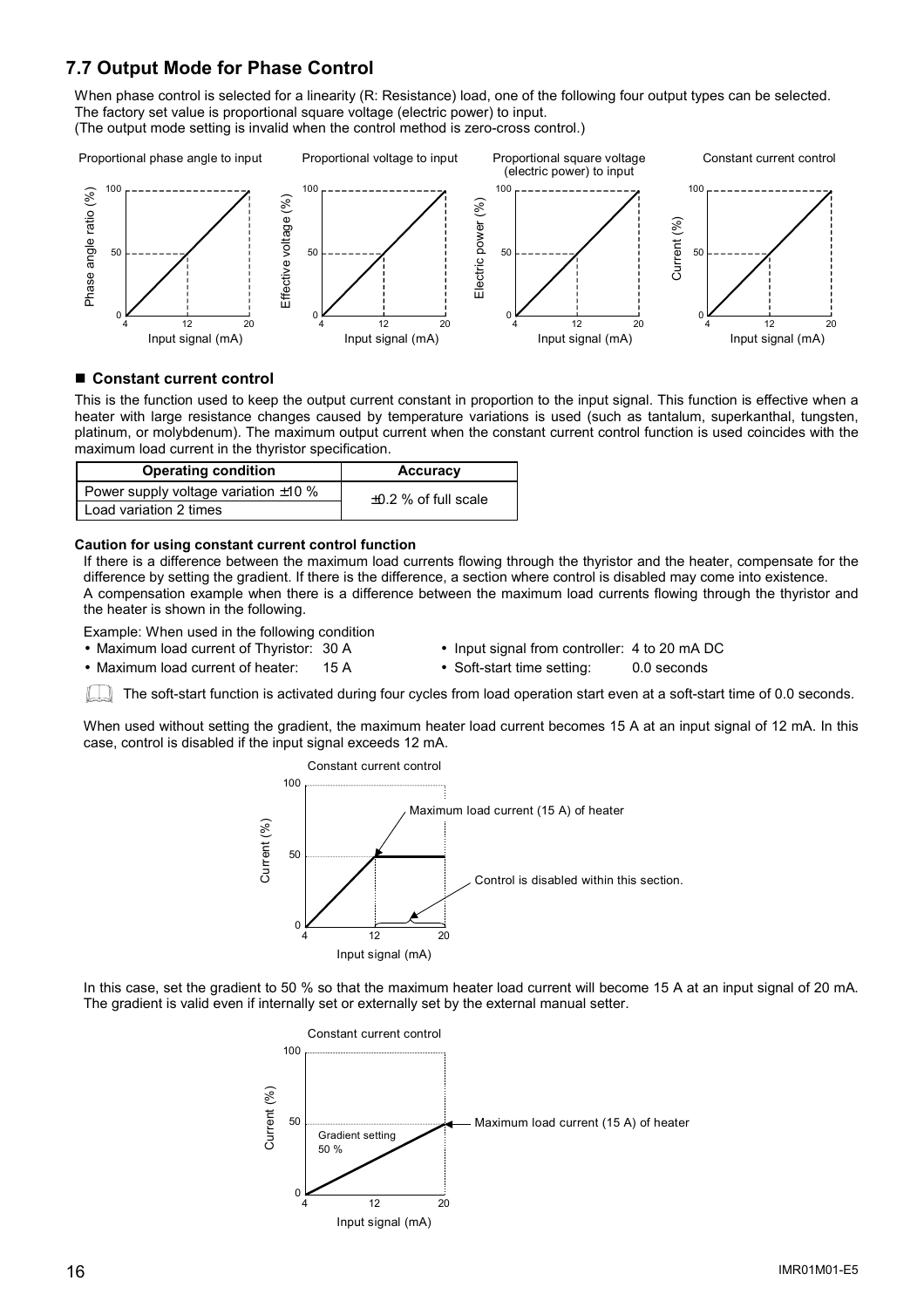# **7.8 Automatic Power Frequency Detection and Power Frequency Monitoring Function**

#### **Automatic power frequency detection**

The instrument automatically detects a power supply frequency (50 Hz or 60 Hz) when the power is turned on.

Detection range: 50 Hz = 45.0 to 54.9 Hz 60 Hz = 55.0 to 64.9 Hz

#### **Power frequency monitoring function**

This function monitors the power supply frequency and when it goes out of the detection range, the error message display appears.

# **7.9 Heater Break Alarm Function**

The heater break alarm monitors the current flowing through the load by a dedicated current transformer (CT). The THV compares the measured value with the set values, and detects a fault in the heating or cooling circuit. In addition, there are several types of heater break alarms depending on control methods and applications of these heater break alarms. Read this chapter carefully to choose an suitable method and set an appropriate set value.

### **7.9.1 Common function for all types**

#### ■ Number of alarm delay times

To prevent producing a false alarm, the alarm function waits to produce an alarm status until the measured current by the CT is in an alarm range for the preset number of consecutive sampling cycles. The parameter of the number of alarm delay times is to change the number of consecutive sampling cycles by 5-cycle increment.

Heater break alarm 1:  $(5 \text{ cycles}) \times (Number \text{ of alarm delay times})$ Heater break alarm 2: (5 cycles)  $\times$  (Number of alarm delay times)  $\times$  10

### **7.9.2 Phase control**

There are two alarm types (type 1 or type 2) available for phase control.

#### **(1) Type 1**

Type 1 can be used as follows by using two heater break alarm set values.

Heater break alarm 1 set value: The alarm can be output when a heater break occurs by setting the heater break alarm set value.

Heater break alarm 2 set value: This alarm set value can be used as an auxiliary alarm.

For example, it can be used as a heater deterioration alarm if set to any value slightly smaller than the heater break alarm set value to output the alarm before a heater break occurs when the load current decreases due to heater deterioration, etc.

#### ■ How alarm is activated

#### • **When heater current does not flow (Heater break, malfunction of the control device, etc.)**

When the phase angle is equal to or more than 15% and the current transformer input value is equal to or less than the heater break alarm set value for the preset number of consecutive sampling cycles, an alarm status is produced.

#### • **When heater current can not be turned off (Thyristor break-down or permanent damage)**

When the current transformer input value is equal to or greater than the heater break alarm set value for the preset number of consecutive sampling cycles, an alarm status is produced.

 $\mathbb{I}$  II **Type 1 cannot be used for the load of which resistance changes with time and/or temperature. In addition, type 1 cannot be used for any power supply waveforms other than a sine waveform.**

 $\Box$ **In order to prevent malfunctioning, it is so designed that no heater break alarm occurs at an phase angle of less than 15 % (less than 15 % of maximum load current).** 

 $\Box$ The alarm will be turned off when the current transformer input value goes in and stays at non-alarm range for five consecutive cycles.

#### **Related parameters**

- Maximum load current set value for alarm (P. 11) Alarm output state selection (P. 13)
- Number of alarm delay times (P. 12) Heater break alarm 1 set value setting (P. 12)
- 
- 
- 
- 
- Heater break alarm type (P. 12) Heater break alarm 2 set value setting (P. 12)
- Alarm output selection (P. 12) Heater break alarm 2 used/unused (P. 12)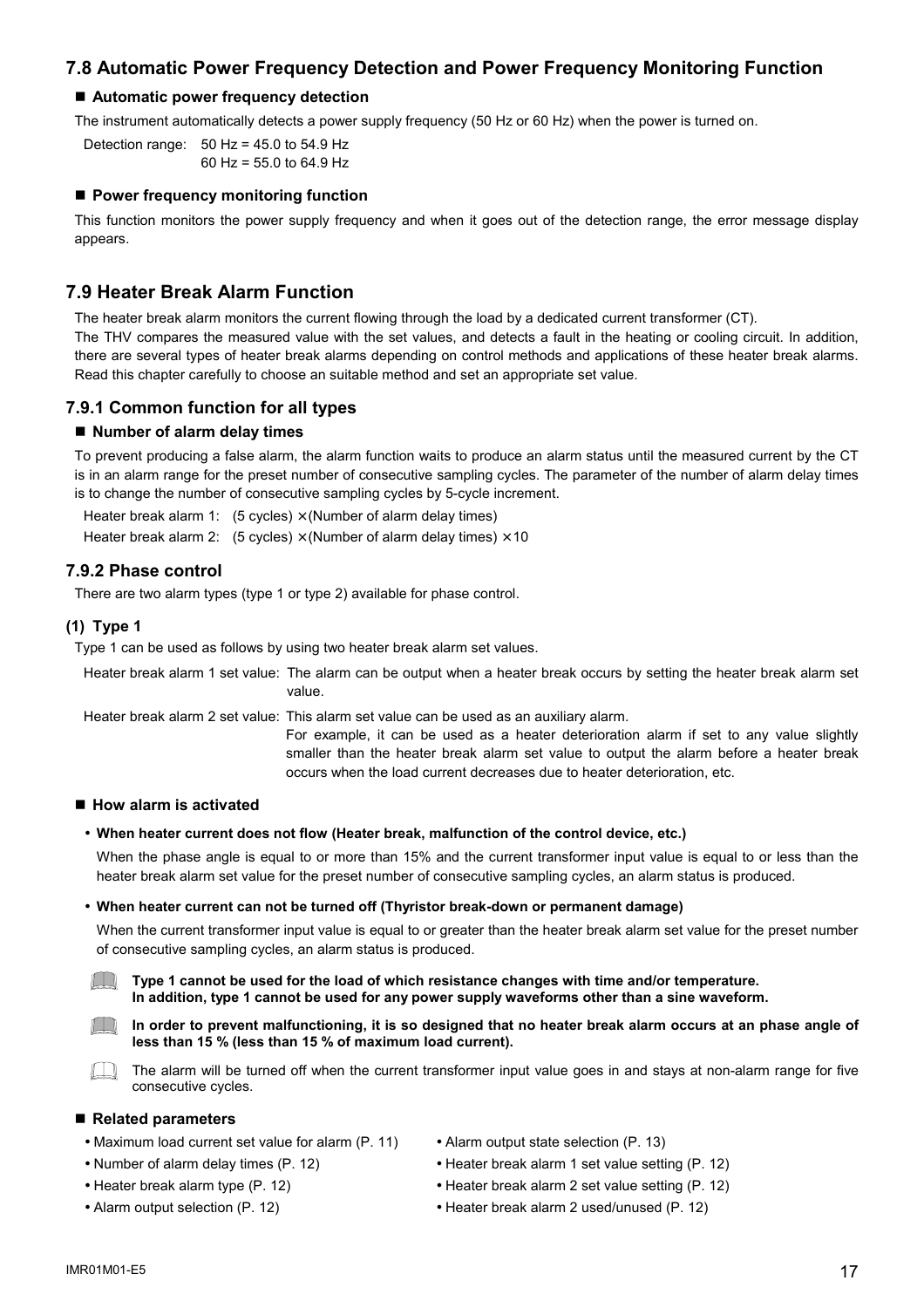### **Example of uses**

When each parameter is set to the following conditions

- 
- 
- Maximum load current set value: 20 A Heater break alarm 1 set value: 20 %

• Number of alarm delay times: 0 • Heater break alarm 2 set value\*: 15 %

\* When the set value of heater break alarm 2 is used as a heater deterioration alarm

#### **Heater break alarm 1 set value**

= (Maximum load current set value)  $\times$  (Heater break alarm 1 set value)<br>= 20 A  $\times$  20 % = 4 A

#### Heater break alarm 1 set value 4 A

#### **Heater break alarm 2 set value**

 $=$  (Maximum load current set value)  $\times$  (Heater break alarm 2 set value)

 $= 20 A \times 15 \% = 3 A$  Heater break alarm 1 set value 3 A

The 4 and 3 amperes are set (deviation setting) to the high and low sides of the computed heater current value.



#### ■ How alarm is checked

If the alarm occurs, the relevant error number is shown on the display unit. Therefore in this case, check the alarm contents.

|               | <b>Error number</b> | <b>Description</b>                          |
|---------------|---------------------|---------------------------------------------|
|               | 128                 | Heater break alarm 1                        |
| Error display | 256                 | Thyristor break-down                        |
|               | 512                 | Heater break alarm 2 (heater deterioration) |

For the error display, see the "8. **ERROR OR ALARM DISPLAY**" (P. 21).

### **(2) Type 2**

Type 2 corresponds to a heater break alarm when one heater is used.

 $\Box$  No type 2 can be used when two or more heaters are used in parallel connection.

#### ■ How alarm is activated

#### • **When heater current does not flow (Heater break, malfunction of the control device, etc.)**

When the phase angle is equal to or more than 15 % and the current transformer input value is equal to or less than the heater break alarm set value for the preset number of consecutive sampling cycles, an alarm status is produced.

#### • **When heater current can not be turned off (Thyristor break-down or permanent damage)**

When the phase angle is 0 % and the current transformer input value is equal to or greater than the heater break alarm set value for the preset number of consecutive sampling cycles, an alarm status is produced.



In order to prevent malfunctioning, it is so designed that no heater break alarm occurs at an phase angle of **less than 15 % (less than 15 % of maximum load current).** 

 $\Box$ The alarm will be turned off when the current transformer input value goes in and stays at non-alarm range for five consecutive cycles.

#### ■ Related parameters

- Maximum load current set value for alarm (P. 11) Alarm output state selection (P. 13)
- 
- 
- 
- 
- Number of alarm delay times (P. 12) Heater break alarm 1 set value selection (P. 12)
- Heater break alarm type (P. 12) Heater break alarm 2 set value selection (P. 12)
- Alarm output selection (P. 12) Heater break alarm 2 used/unused (P. 12)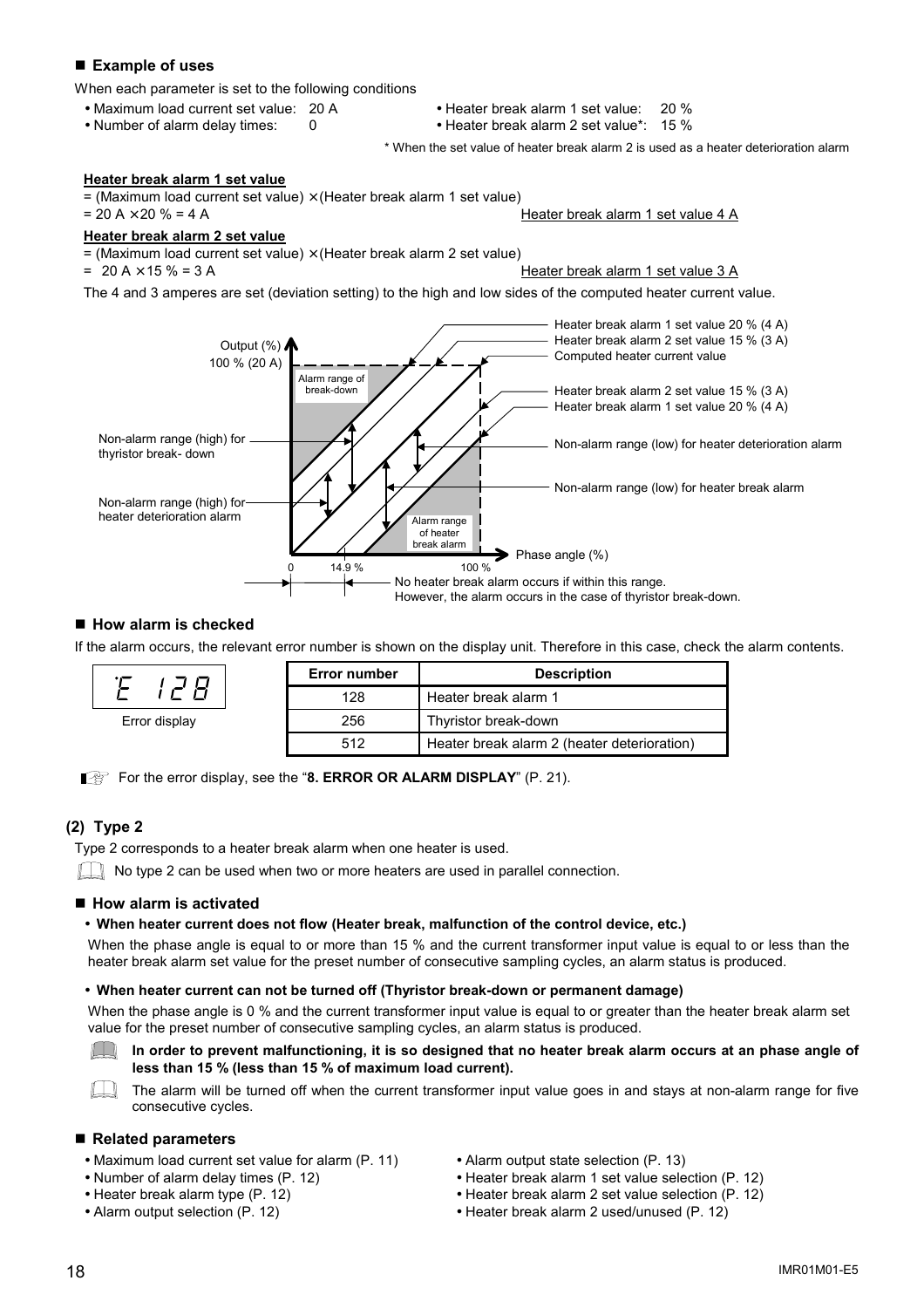# **Setting**

Type 2 uses only the set value of heater break alarm 1. Set the alarm under the following conditions.

• Heater break alarm 1 set value: Set the heater break alarm 1 set value to approximately 10 % of the maximum load current value.

### **Do not set the heater break alarm set value to more than 15 %.**

- Heater break alarm 2 set value: Set the heater break alarm 2 set value to "0: Heater break alarm 2 OFF."
- Heater break alarm 2 used/unused: Set the heater break alarm 2 used/unused to "0: OFF."



#### ■ How alarm is checked

If the alarm occurs, the relevant error number is shown on the display unit. Therefore in this case, check the alarm contents.

|               | <b>Error number</b> | <b>Description</b>   |
|---------------|---------------------|----------------------|
|               | 128                 | Heater break alarm 1 |
| Error display | 256                 | Thyristor break-down |

For the error display, see the "8. ERROR OR ALAMR DISPLAY" (P. 21).

### **7.9.3 Zero-cross control**

The following usage is available in zero-cross control.

Heater break alarm 1 set value: The alarm can be output when a heater break occurs by setting the heater break alarm set value.

Heater break alarm 2 set value: This alarm set value can be used as an auxiliary alarm.

For example, it can be used as a heater deterioration alarm if set to any value slightly larger than the heater break alarm set value to output the alarm before a heater break alarm occurs when the load current decreases due to heater deterioration, etc.

### ■ How alarm is activated

• **When heater current does not flow (Heater break, malfunction of the control device, etc.)** 

When the control output is ON and the current transformer input value is equal to or less than the heater break alarm set value for the preset number of consecutive sampling cycles, an alarm status is produced.

• **When heater current can not be turned off (Thyristor break-down or permanent damage)**  When the control output is OFF and the current transformer input value is equal to or greater than the heater break alarm set value for the preset number of consecutive sampling cycles, an alarm status is produced.

 $\eta$  |  $\eta$ The alarm will be turned off when the current transformer input value goes in and stays at non-alarm range for five consecutive cycles.

#### **Related parameters**

- Maximum load current set value for alarm (P. 11) Heater break alarm 1 set value (P. 12)<br>• Number of alarm delay times (P. 12) Heater break alarm 2 set value (P. 12)
- 
- 
- Alarm output state selection (P. 13)

### **Example of uses**

When each parameter is set to the following conditions

- Maximum load current set value: 20 A Heater break alarm set value 1: 80 % (16 A)
- Number of alarm delay times: 0 Heater break alarm set value 2\*: 15 % (17 A)

\* When the set value of heater break alarm 2 is used as a heater deterioration alarm

 $INRO1MO1-E5$  and  $19$ 

- 
- $\bullet$  Heater break alarm 2 set value (P. 12)
- Alarm output selection (P. 12) Heater break alarm 2 used/unused (P. 12)
	-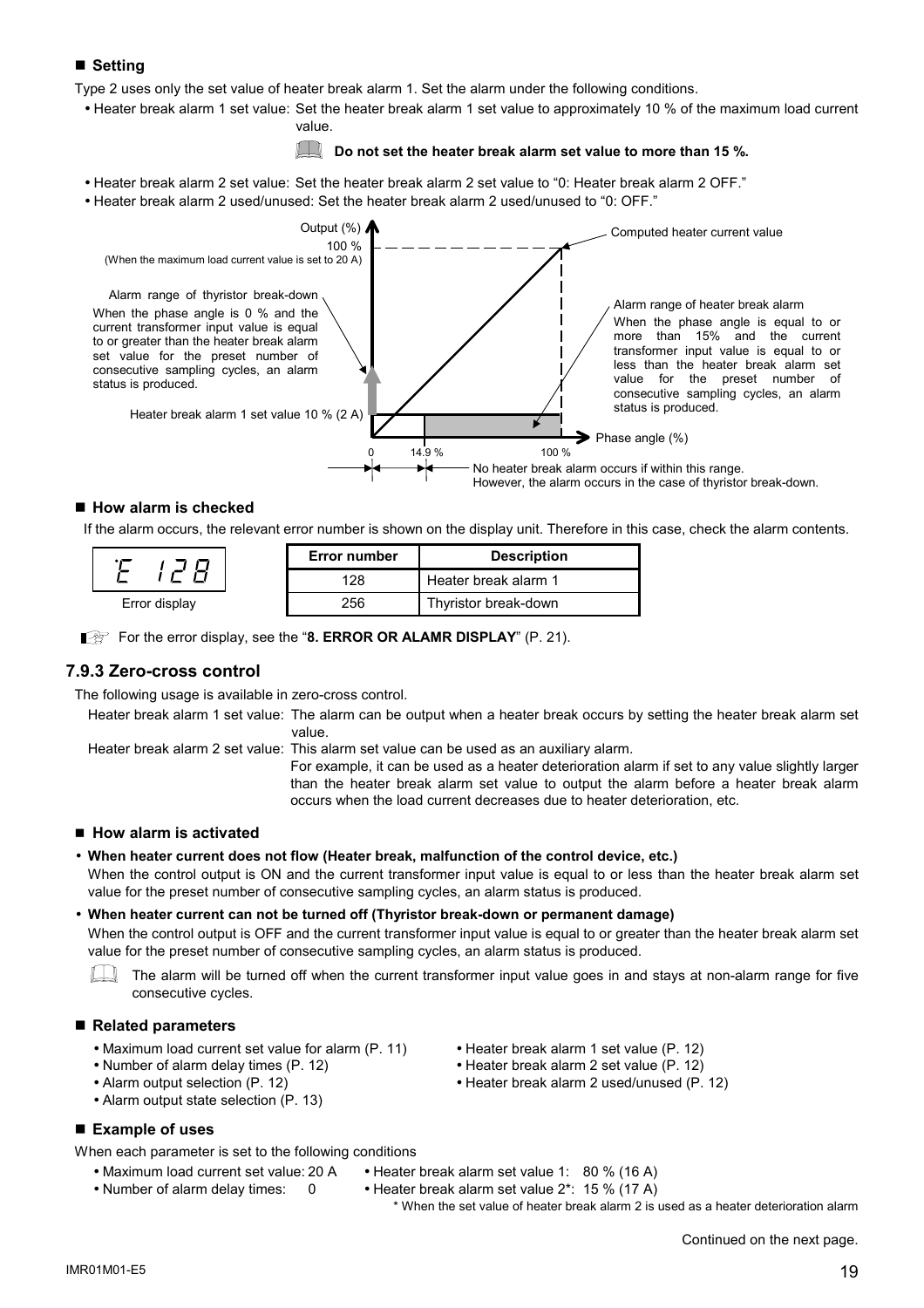#### Continued from the previous page.











Thyristor break-down

# ■ How alarm is checked

Erro

Έ

If the alarm occurs, the relevant error number is shown on the display unit. Therefore in this case, check the alarm contents.

|           | <b>Error number</b> | <b>Description</b>                          |
|-----------|---------------------|---------------------------------------------|
|           | 128                 | Heater break alarm 1                        |
| r displav | 256                 | Thyristor break-down                        |
|           | 512                 | Heater break alarm 2 (heater deterioration) |

For the error display, see the "8. ERROR OR ALARM DISPLAY" (P. 21).

# **7.10 Current Limiter Function**

This is the function of limiting a measured current value to a value not exceeding the preset current limit value.

A current value is measured for each constant cycle and then the maximum phase angle not exceeding the current limit value is calculated from the above current value thus measured. If the phase angle at that current output is larger than the maximum phase angle calculated, the current is output at the maximum phase angle to restrict that current.

The maximum phase angle is calculated during a time period of 0.1 seconds from the start of load operation, and the current limit function is activated after the maximum phase angle is calculated.



#### If a load through which large rush current flows is used, the current limit function cannot restrict the above **current. In this case, use the current limit function together with the soft-start function.**

EU Even at a soft-start time of 0.0 seconds, the soft-start function is activated in order to calculate the maximum phase angle during a time period of 0.1 seconds from the start of load operation.

If a current value exceeds "Current limit value + Differential gap (0.5 A or 1.0 A) \*" due to voltage variations or load resistance changes while the current limit function is being activated, the maximum phase angle is immediately re-calculated to restrict it within a cycle of 2.5 from the time when it exceeds "Current limit value + Differential gap."



\* Differential gap 0.5 A: 20 A, 30 A types Differential gap 1.0 A: 45 A, 60 A, 80 A and 100 A types

If a current limit value is set to its maximum value, the current limit function is deactivated.

The current limiter function cannot be used when zero-cross control is selected.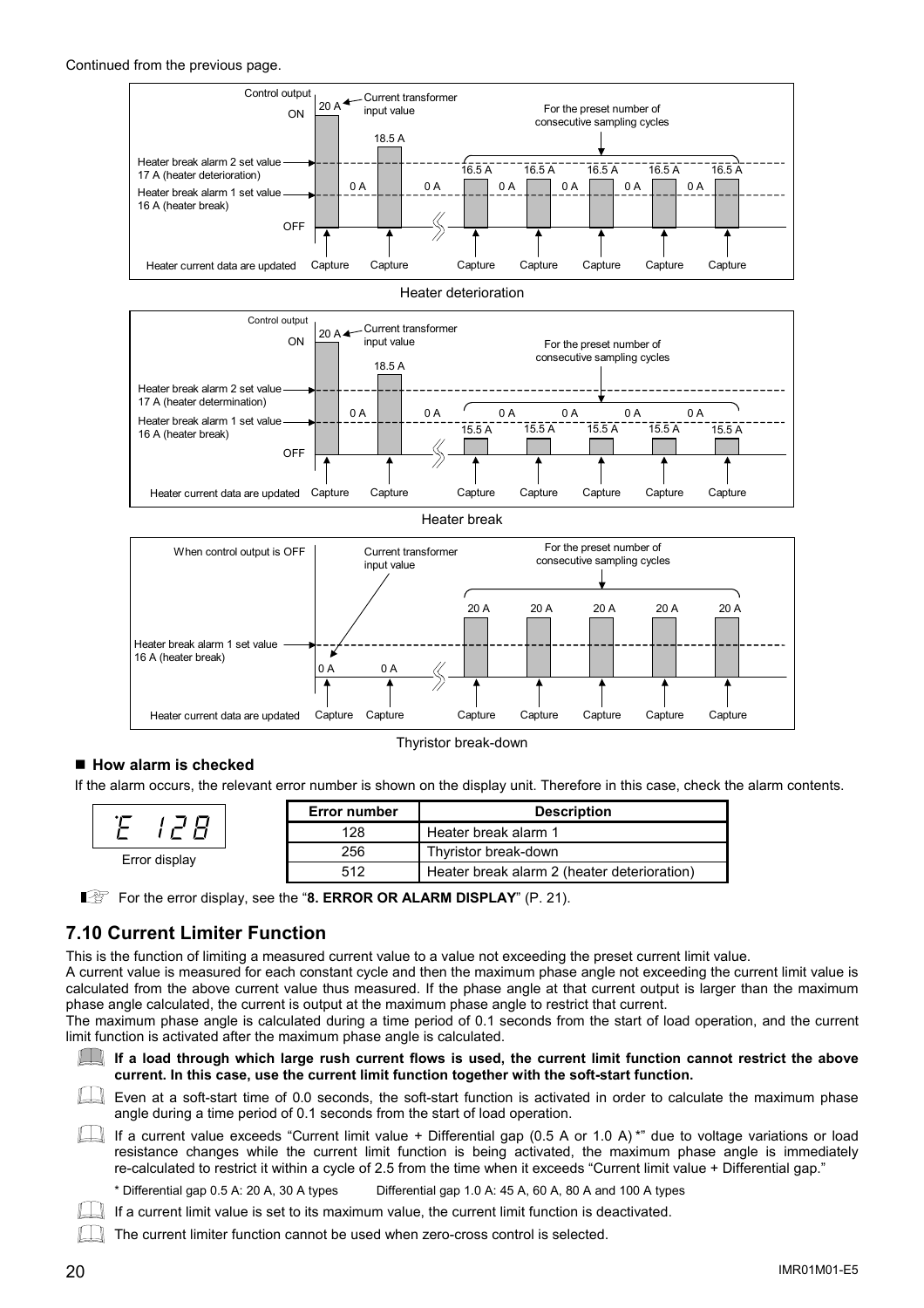# **8. ERROR OR ALARM DISPLAYS**

When the error or alarm occurs, the display changes to the error display. When two or more errors occur simultaneously, the error code numbers are totaled and displayed as one number. When any of the errors show below occurs, other displays will not be displayed.

- Board error
- Data error 1
- Data error 2
- EEPROM error
- Calibration data error

When the power frequency error is displayed, the display can be changed only to the power supply frequency monitor.

|                              | Error display       |                            |                                                               |                                                                                                                                                                                          |  |  |  |
|------------------------------|---------------------|----------------------------|---------------------------------------------------------------|------------------------------------------------------------------------------------------------------------------------------------------------------------------------------------------|--|--|--|
|                              | <b>Error number</b> | <b>Description</b>         | <b>Action</b>                                                 | <b>Solution</b>                                                                                                                                                                          |  |  |  |
| Error display                |                     | Board error                | Thyristor output OFF                                          | Turn off the power once. If an error<br>occurs after the power is turned on<br>again, please contact RKC sales office<br>or the agent.                                                   |  |  |  |
| $\mathcal{F}$                | $\overline{2}$      | Data error 1               |                                                               |                                                                                                                                                                                          |  |  |  |
|                              | 4                   | Data error 2               |                                                               |                                                                                                                                                                                          |  |  |  |
|                              | 8                   | <b>EEPROM</b> error        |                                                               |                                                                                                                                                                                          |  |  |  |
| Display the error<br>number. | 16                  | Power frequency            | Thyristor output OFF                                          | Check the stability of power supply                                                                                                                                                      |  |  |  |
|                              |                     | error 1                    | The output can be<br>turned ON when the<br>error is canceled. | frequency, and turn off the power once.<br>If an error occurs after the power is<br>turned on again, please contact RKC<br>sales office or the agent.                                    |  |  |  |
|                              | 32                  | Power frequency<br>error 2 | Thyristor output OFF                                          | Check the value of power supply<br>frequency, and turn off the power once.<br>If an error occurs after the power is<br>turned on again, please contact RKC<br>sales office or the agent. |  |  |  |
|                              | 64                  | Calibration data<br>error  | Thyristor output OFF                                          | Turn off the power once. If an error<br>occurs after the power is turned on<br>again, please contact RKC sales office<br>or the agent.                                                   |  |  |  |

Alarm display

| <b>Error number</b> | <b>Description</b>                                | <b>Action</b>         | <b>Solution</b>                                                                                                                                                                                                                                                                                                                         |  |  |
|---------------------|---------------------------------------------------|-----------------------|-----------------------------------------------------------------------------------------------------------------------------------------------------------------------------------------------------------------------------------------------------------------------------------------------------------------------------------------|--|--|
| 128                 | Heater break<br>alarm 1                           | Control is continued. | Turn off the power, and check or<br>replace the heater, etc.                                                                                                                                                                                                                                                                            |  |  |
| 256                 | Thyristor<br>break-down                           |                       | If a load generating large rush current<br>is used, thyristor break-down may<br>occur when no soft-start time is<br>appropriately set.<br>In such a case, make the soft-start time<br>longer.<br>For any causes other than the above,<br>turn the power off and then contact to<br>your nearest RKC sales agent or our<br>sales office. |  |  |
| 512                 | Heater break<br>alarm 2<br>(heater deterioration) |                       | Turn off the power, and check or<br>replace the heater, etc.                                                                                                                                                                                                                                                                            |  |  |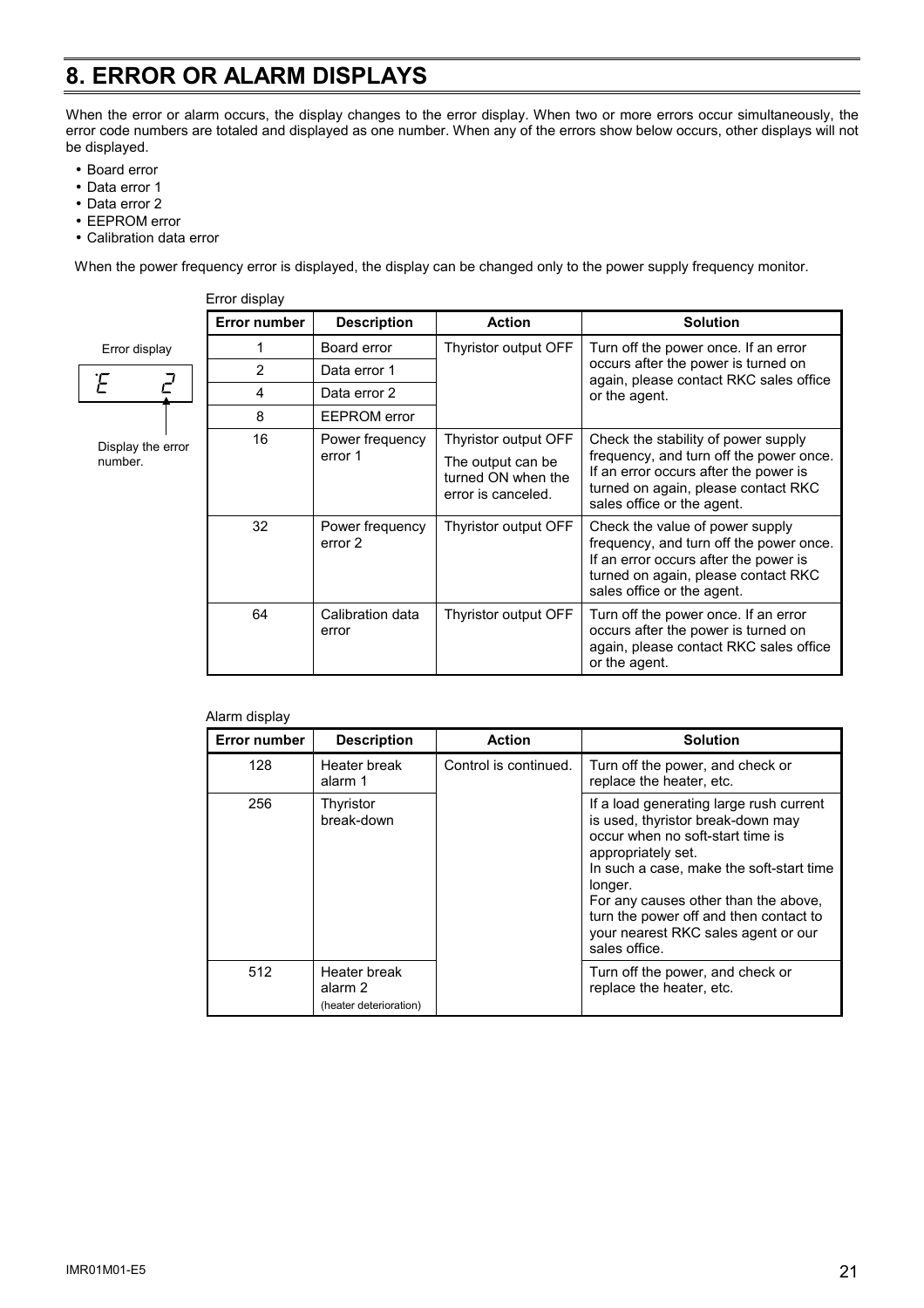# **9. SPECIFICATIONS**

| Number of phase:                                                                             | Single-phase                                                                                                                                                                                                                                                                                                                        |  |                                                                                                                     |  |                                                                                                                                                                                                                                                                      |                                                                                  |
|----------------------------------------------------------------------------------------------|-------------------------------------------------------------------------------------------------------------------------------------------------------------------------------------------------------------------------------------------------------------------------------------------------------------------------------------|--|---------------------------------------------------------------------------------------------------------------------|--|----------------------------------------------------------------------------------------------------------------------------------------------------------------------------------------------------------------------------------------------------------------------|----------------------------------------------------------------------------------|
|                                                                                              | Maximum load current: 20 A AC, 30 A AC, 45 A AC, 60 A AC, 80 A AC and 100 A AC<br>For the temperature characteristic of maximum load current, see temperature characteristic graph of<br>load current. (P. 3)                                                                                                                       |  |                                                                                                                     |  |                                                                                                                                                                                                                                                                      |                                                                                  |
| <b>Minimum load current:</b> 0.6 A (20 A type), 1 A (30 A, 45 A, 60 A, 80 A and 100 A types) |                                                                                                                                                                                                                                                                                                                                     |  |                                                                                                                     |  |                                                                                                                                                                                                                                                                      |                                                                                  |
| Power supply voltage:<br>Power frequency:                                                    | 50/60 Hz (Automatic discriminating)                                                                                                                                                                                                                                                                                                 |  | 90 to 264 V AC [Including power supply voltage variation] (Rating: 100 to 240 V AC)                                 |  |                                                                                                                                                                                                                                                                      |                                                                                  |
| Allowable power frequency variations:                                                        |                                                                                                                                                                                                                                                                                                                                     |  |                                                                                                                     |  |                                                                                                                                                                                                                                                                      |                                                                                  |
|                                                                                              | ±1 Hz (Performance guarantee)<br>$±2$ Hz (Operation guarantee)                                                                                                                                                                                                                                                                      |  |                                                                                                                     |  |                                                                                                                                                                                                                                                                      |                                                                                  |
| Input signal:                                                                                | Current input 4 to 20 mA DC<br>(Input impedance: 100 $\Omega$ )<br>Voltage input 0 to 10 V DC<br>(Input impedance: 68 k $\Omega$ )<br>Voltage input 1 to 5 V DC<br>(Input impedance: 30 k $\Omega$ )<br>Voltage pulse input $0/12$ V DC (Input impedance: 30 k $\Omega$ )<br>(Input impedance: 47 k $\Omega$ )<br>Dry contact input |  |                                                                                                                     |  |                                                                                                                                                                                                                                                                      |                                                                                  |
| Output voltage range:                                                                        | 0 to 98 % of rating voltage                                                                                                                                                                                                                                                                                                         |  |                                                                                                                     |  |                                                                                                                                                                                                                                                                      |                                                                                  |
| Applicable load:                                                                             | Phase control:                                                                                                                                                                                                                                                                                                                      |  | Linearity (R: resistor) load                                                                                        |  |                                                                                                                                                                                                                                                                      | Control of primary side of a transformer (magnetic field density 1.25 T or less) |
|                                                                                              | Zero-cross control: Linearity (R: resistor) load                                                                                                                                                                                                                                                                                    |  |                                                                                                                     |  |                                                                                                                                                                                                                                                                      |                                                                                  |
| <b>Control method:</b>                                                                       | (No feedback)<br>Phase control<br>Zero-cross control (No feedback)                                                                                                                                                                                                                                                                  |  |                                                                                                                     |  |                                                                                                                                                                                                                                                                      |                                                                                  |
| <b>Output setting range:</b>                                                                 | Internal manual set value:<br>External manual set value:<br>External gradient set value:<br>Internal gradient set value:<br>Output limiter (high) set value: 0.0 to 99.9 %<br>Output limiter (low) set value: 0.0 to 99.9 %<br>Base-up set value:                                                                                   |  | 0.0 to 99.9 $%$<br>0 to 100 $%$<br>0 to 100 %<br>0 to 100 % (0.00 to 1.00)<br>0.0 to 99.9 %                         |  | (Set by the THV-1 front keys)<br>(Set by the setter $\frac{1}{2}$ )<br>(Set by the setter $\frac{1}{1}$ )<br>(Set by the THV-1 front keys)<br>(Set by the THV-1 front keys)<br>(Set by the THV-1 front keys)<br>(Set by the THV-1 front keys)<br><sup>1</sup> Option |                                                                                  |
| Output mode:                                                                                 | Proportional phase angle to input <sup>2</sup><br>Proportional voltage to input <sup>2</sup><br>Proportional square voltage (electric power) to input <sup>2</sup><br>Constant current control (option) <sup>2</sup><br><sup>2</sup> When the phase control use the linearity (R: resistor) load                                    |  |                                                                                                                     |  |                                                                                                                                                                                                                                                                      |                                                                                  |
| Ramp (Soft-start/Soft-down) function:                                                        |                                                                                                                                                                                                                                                                                                                                     |  | Setting range: 0.0 to 99.9 seconds (Set by the THV-1 front keys)                                                    |  |                                                                                                                                                                                                                                                                      |                                                                                  |
|                                                                                              | Auto/Manual mode selection:<br>External dry contact<br>External contact closed: Manual mode<br>External contact open: Auto mode                                                                                                                                                                                                     |  |                                                                                                                     |  |                                                                                                                                                                                                                                                                      |                                                                                  |
| Heater break alarm function (option):                                                        |                                                                                                                                                                                                                                                                                                                                     |  |                                                                                                                     |  |                                                                                                                                                                                                                                                                      |                                                                                  |
|                                                                                              | When the power source ripples of main circuit is sine-wave<br>Current transformer (built-in)<br>Input:<br>Measured accuracy: Within $\pm 2$ A (20 A and 30 A types)<br>Within $\pm$ 10 % of maximum load current (45 A, 60 A, 80 A and 100 A types)<br>1 point, open collector output 24 V DC, Max. 100 mA<br>Output:               |  |                                                                                                                     |  |                                                                                                                                                                                                                                                                      |                                                                                  |
| Output ON/OFF at alarm is selectable.                                                        |                                                                                                                                                                                                                                                                                                                                     |  |                                                                                                                     |  |                                                                                                                                                                                                                                                                      |                                                                                  |
| <b>Current limiter function (option):</b>                                                    |                                                                                                                                                                                                                                                                                                                                     |  |                                                                                                                     |  |                                                                                                                                                                                                                                                                      |                                                                                  |
|                                                                                              | Setting range<br>20 A, 30 A: 0.0 to 32.0 A<br>100 A: 0 to 110 A                                                                                                                                                                                                                                                                     |  | 45 A: 0 to 55 A<br>If a current limit value is set to its maximum value, the current limit function is deactivated. |  | 60 A: 0 to 70 A                                                                                                                                                                                                                                                      | 80 A: 0 to 90 A                                                                  |
| <b>Cooling method:</b>                                                                       | Natural convection                                                                                                                                                                                                                                                                                                                  |  |                                                                                                                     |  |                                                                                                                                                                                                                                                                      |                                                                                  |
| <b>Ambient temperature:</b>                                                                  | 0 to 40 °C (Performance guarantee range), -15 to +55 °C (Operation guarantee range)                                                                                                                                                                                                                                                 |  |                                                                                                                     |  |                                                                                                                                                                                                                                                                      |                                                                                  |
| <b>Ambient humidity:</b>                                                                     | 5 to 95 % RH (Non-condensing)                                                                                                                                                                                                                                                                                                       |  |                                                                                                                     |  |                                                                                                                                                                                                                                                                      |                                                                                  |
| <b>Withstand voltage:</b>                                                                    | Between main circuit, power terminals and radiation fins: 1 minute at 2000 V AC                                                                                                                                                                                                                                                     |  |                                                                                                                     |  |                                                                                                                                                                                                                                                                      |                                                                                  |
| Insulation resistance:                                                                       | Between main circuit, power terminals and radiation fins: 20 $\text{M}\Omega$ or more at 500 V DC                                                                                                                                                                                                                                   |  |                                                                                                                     |  |                                                                                                                                                                                                                                                                      |                                                                                  |
| <b>Mounting method:</b>                                                                      | Vertical mounting                                                                                                                                                                                                                                                                                                                   |  |                                                                                                                     |  |                                                                                                                                                                                                                                                                      |                                                                                  |
| <b>Dimensions:</b>                                                                           | See 4.2 Dimensions (P. 4).                                                                                                                                                                                                                                                                                                          |  |                                                                                                                     |  |                                                                                                                                                                                                                                                                      |                                                                                  |
| Weight:                                                                                      | Approx. 0.9 kg (20 A and 30 A types)                                                                                                                                                                                                                                                                                                |  |                                                                                                                     |  |                                                                                                                                                                                                                                                                      |                                                                                  |
|                                                                                              | Approx. 1.3 kg (45 A and 60 A types)<br>Approx. 1.9 kg (80 A and 100 A types)                                                                                                                                                                                                                                                       |  |                                                                                                                     |  |                                                                                                                                                                                                                                                                      |                                                                                  |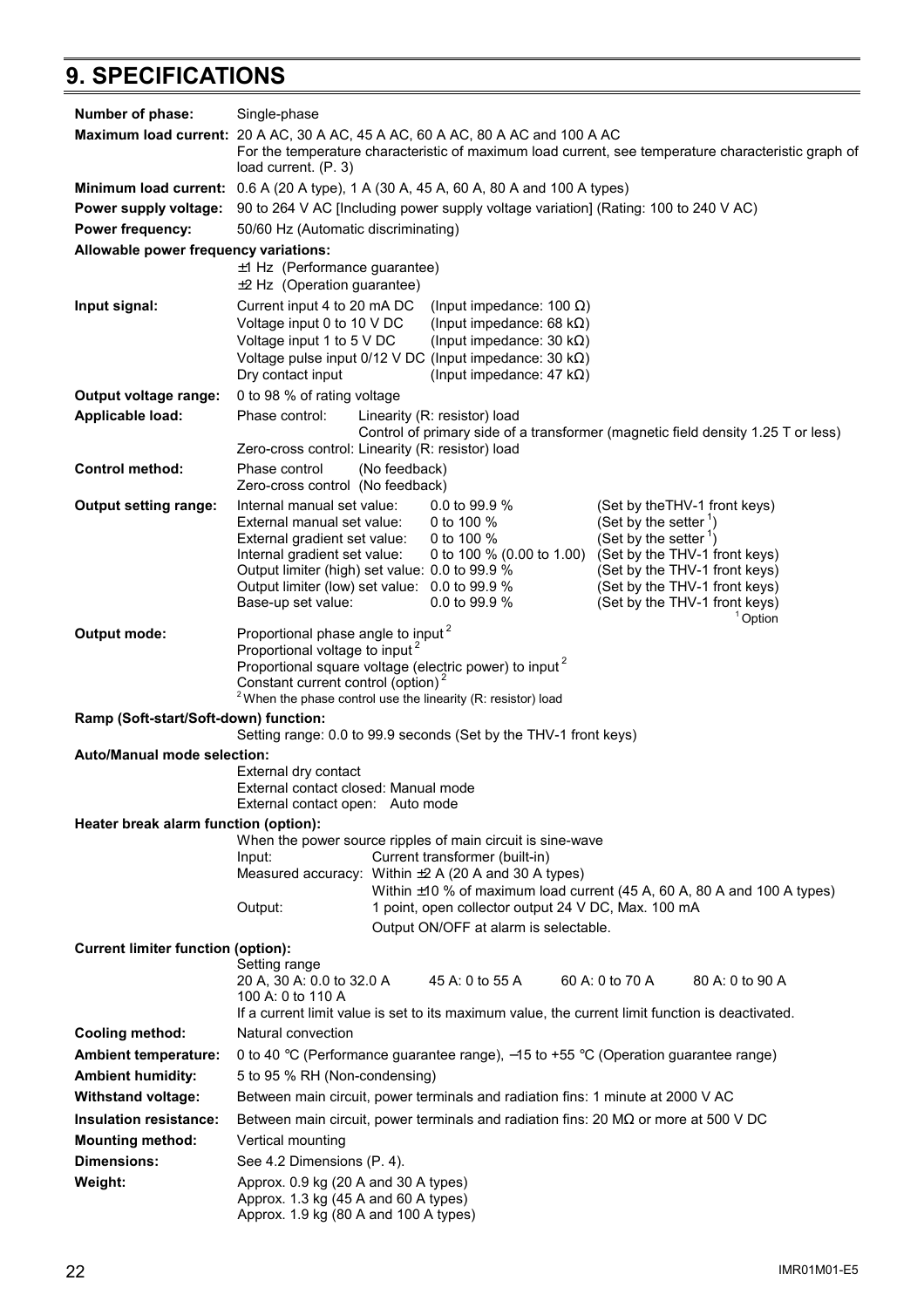# **10. ACCESSORIES (OPTION)**

### ■ Setter (Potentiometer, Knob and Scale plate)



### ■ Output voltmeter (150 V span or 300 V span)



### **Fuse unit (Holder: 3 circuits type)**



**Fuse unit (Holder: 1 circuit type)**